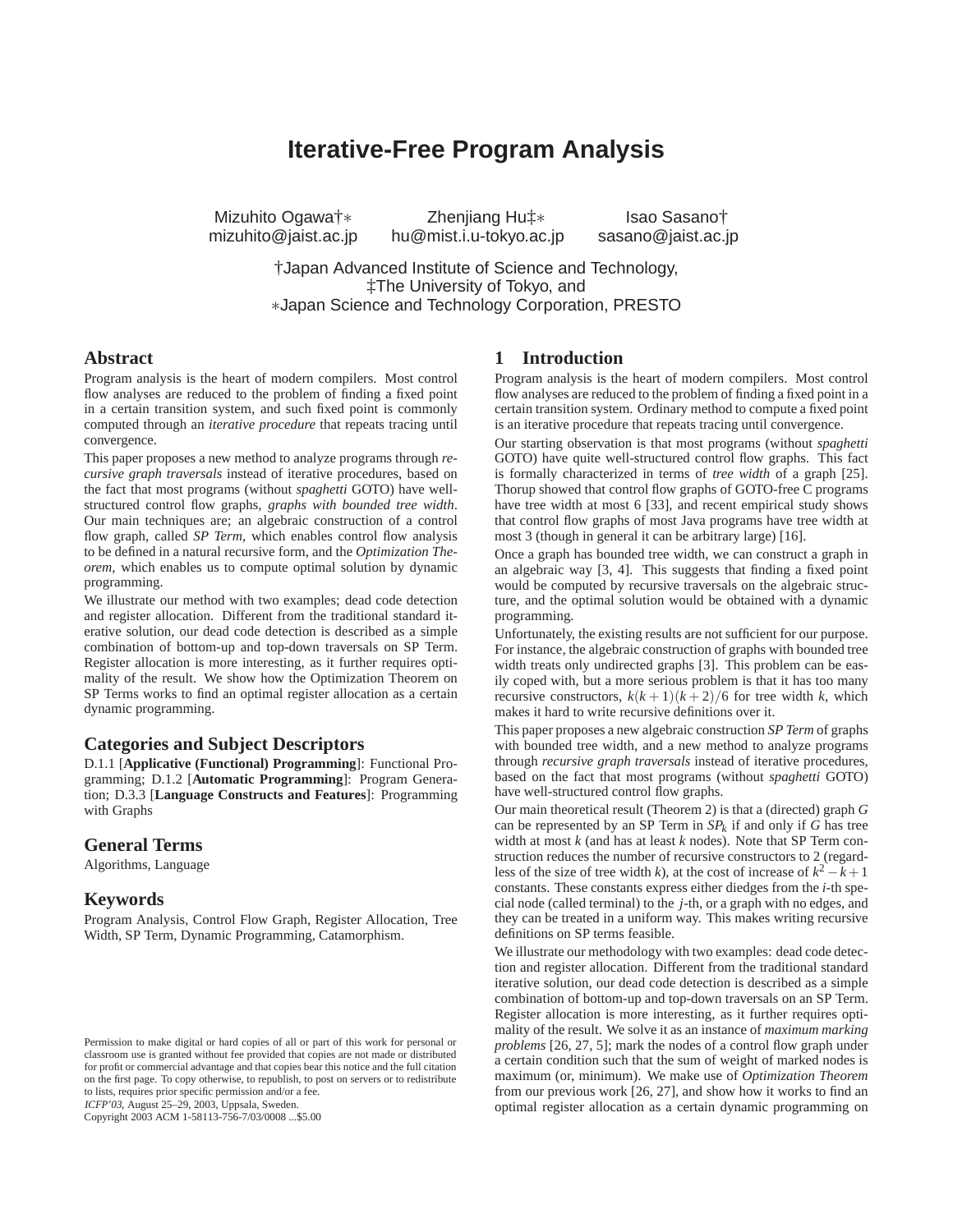SP Terms.

The rest of the paper is organized as follows. We start by an overview of our basic idea in Section 2, through an example of dead code detection on a simple flowchart program without GOTO. Its control flow graph has tree width at most 2, i.e., the class of *series-parallel graphs*.

Section 3 presents an optimal register allocation with the fixed number of registers for a flowchart program. The core of our technique is *Optimization Theorem* [26, 27], which automatically gives an efficient solution for maximum marking problems by certain generic dynamic programming. The advantage and the problem of our method are also briefly discussed.

Section 4 introduces the general definition of SP Term, and demonstrates how to extend dead code detection to a program that has a control flow graph with larger tree width. We show that once the reachability description is given, the description of dead code detection will be uniformly extended to larger tree width.

Section 5 discusses related work, and Section 6 concludes the paper. Throughout the paper, we consider only intra-procedural control flow analyses (0-CFA), and describe algorithms in Haskell-like notations.

## **2 Dead Code Detection without Iteration**

In this section, we explain our idea through a simple case study, dead code detection of flowchart programs. This class of graphs corresponds to the control flow graphs of structured (in strict sense) programs, i.e., programs that consist of single-entry and single-exit blocks.

The syntax of flowchart programs is described below. At the end of the whole program, the end statement is assumed to be added.

| $Prog := x := e$ |                                 | assignment            |
|------------------|---------------------------------|-----------------------|
|                  | input x                         | input statement       |
|                  | output x                        | output statement      |
|                  | Prog: Prog                      | sequence              |
|                  | if e then $Prog$ else $Prog$ fi | conditional statement |
|                  | while $e$ do $Prog$ od          | while loop            |

Our key to the dead code detection without an iterative procedure is the algebraic construction of control flow graphs, called *SP Term*. After translation from a flowchart program to an SP Term, we show how to compute the sets of used and newly defined variables in each program fragment by a single bottom-up traversal over an SP

Term, and explain how to compute the set of live variables at each terminal in each (sub) SP Term by a single top-down traversal over an SP Term.

## **2.1 SP Terms for Control Flow Graphs of Flowchart Programs**

## *Algebraic Construction of Series-Parallel Graphs*

Control flow graphs of flowchart programs are graphs with tree width at most 2, which are known as *series-parallel directed graphs* (digraphs) [32]. Such graphs can be specified in terms of *SP Term*. Note that the following definition is somewhat simplified compared to that in Section 4.1 for general cases.

DEFINITION 1. *An SP Term is a pair of a ground term t and a*





$$
SP_2 := (e^+, (l_1, l_2))
$$
  
\n
$$
= (e^-, (l_1, l_2))
$$
  
\n
$$
= (2, (l_1, l_2))
$$
  
\n
$$
= (S \text{ } SP_2 \text{ } SP_2, (l_1, l_2))
$$
  
\n
$$
= (P \text{ } SP_2 \text{ } SP_2, (l_1, l_2))
$$

An SP Term is interpreted as a pair of a 2-terminal series-parallel digraph and a tuple of 2-labels; a 2-terminal digraph is a digraph with a tuple of two nodes, called *terminals*. We can regard the first terminal as the single-entry, and the second terminal as the next node of the single-exit. Labels  $(l_1, l_2)$  are the identifiers of terminals. Let  $match(l, l')$  be the function that returns

$$
\begin{cases}\n l & \text{if } l = l' \text{ or } l' = *
$$
\n  
\n
$$
\begin{cases}\n l' & \text{if } l = *
$$
\n  
\n
$$
\perp \quad \text{otherwise}\n\end{cases}
$$

(i.e., accept the special label ∗ as a wild card during matching). The constant  $(e^+, (l_1, l_2))$  is interpreted as a diedge from the first terminal to the second terminal,  $(e^-, (l_1, l_2))$  as a diedge from the second to the first terminal, and **2** as two isolated terminals. The series composition *S*  $(t_1, (l_1, l_2))$   $(t_2, (l'_1, l'_2))$  fuses the second terminal in  $t_1$  and the first terminal of  $t_2$  if  $match(l_2, l'_1) \neq \perp$ , and regard the first terminal in  $t_1$  as the first and the second terminal in *t*<sup>2</sup> as the second. The parallel composition *P*  $(t_1, (l_1, l_2))$   $(t_2, (l'_1, l'_2))$  fuses each first and second terminals in  $t_1$  and  $t_2$  if  $match(l_1, l_1')$ ,  $match(l_2, l_2') \neq \perp$ , and label  $match(l_1, l_1')$ 

on the first terminal and *match*( $l_2$ , $l'_2$ ) on the second terminal. The interpretation of each function symbol and constant is described in Fig. 1; a terminal is presented as a double circle, and labels  $l_1$ ,  $l_2$  are associated to terminals.

We prepare the function *chT* that exchanges the order of the two terminals of a graph.

| chT                              | $SP_2 \rightarrow SP_2$               |
|----------------------------------|---------------------------------------|
| $chT(e^+, (l_1, l_2))$           | $=$ $(e^-, (l_2, l_1))$               |
| $chT(e^-, (l_1, l_2))$           | $=$ $(e^+, (l_2, l_1))$               |
| $chT(2, (l_1, l_2))$             | $=$ $(2, (l_2, l_1))$                 |
| <i>chT</i> $(Sxy, (l_1, l_2))$   | $=$ $(S (chT y) (chT x), (l_2, l_1))$ |
| <i>chT</i> $(P x y, (l_1, l_2))$ | $= (P (chT x) (chT y), (l_2, l_1))$   |

<sup>&</sup>lt;sup>1</sup>In Section 4.1,  $e^+, e^-, P_2$  are denoted by  $e_2(1, 2), e_2(2, 1)$ , and *P*<sub>2</sub> respectively. For readability, we set *S*  $t_1$   $t_2 = S_2$  (*chT*  $t_2$ )  $t_1$ , where  $S_k$  is uniformly defined in Section 4.1 for  $k \geq 2$ .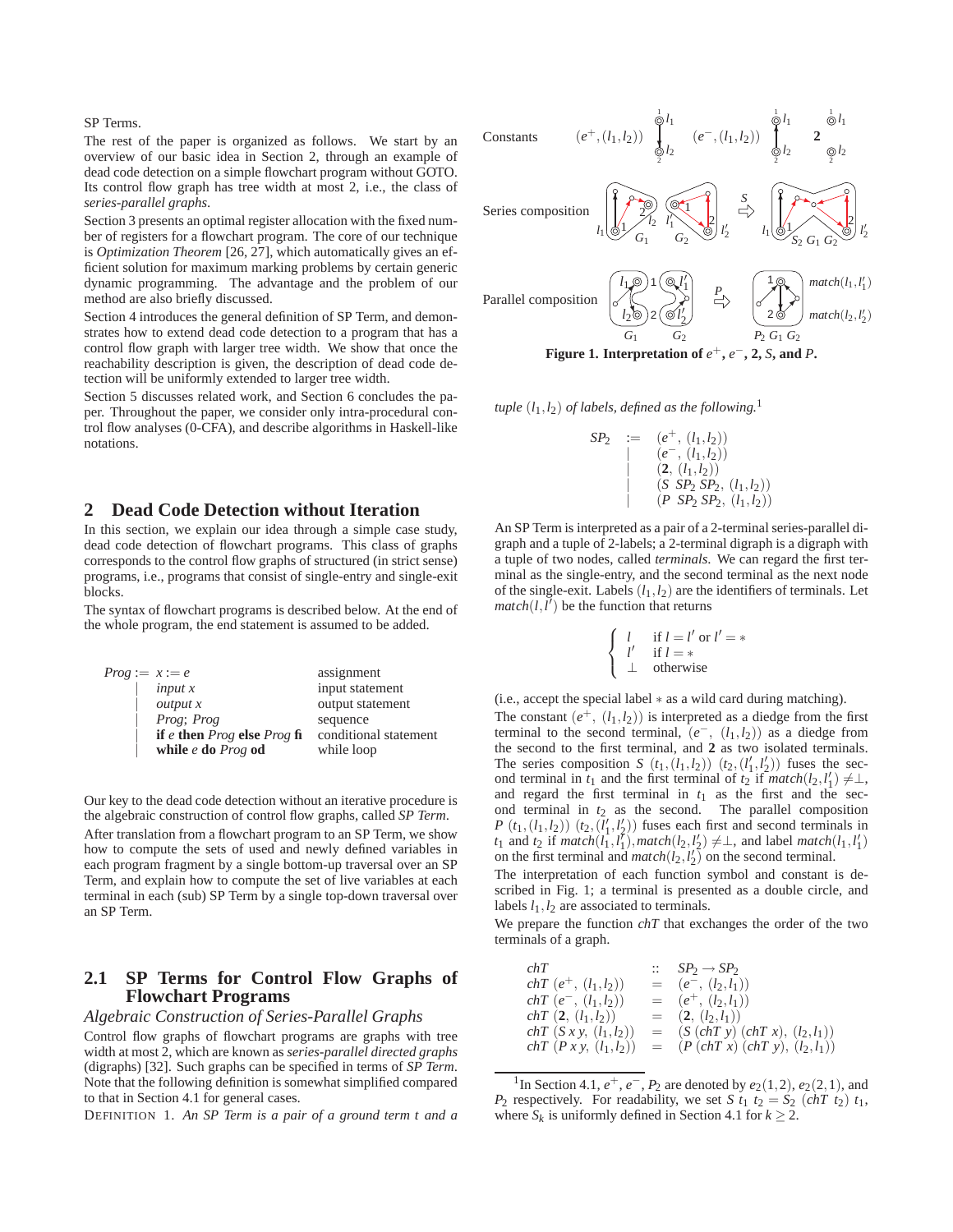

**Figure 2. Translation of while statement to an SP Term.**

#### *Translation from Programs to SP Terms*

We add labels to each statements in *Prog* to identify each node in a control flow graph. We denote the set of such labeled programs by *LProg*. The implementation *trans* of the transformation from a labeled program to an SP Term is given below.

*trans*  $\therefore$  *LProg*  $\rightarrow$  *SP*<sub>2</sub> *trans*  $(l : x := e) = (e^+, (l, *))$ *trans*  $(l : input x) = (e^+, (l, *))$ *trans*  $(l : out put x) = (e^+, (l, *))$ *trans*  $(p_1; p_2) = (S \text{ (trans } p_1) \text{ (trans } p_2), (l, *))$ where *l* is the starting line of  $p_1$ *trans*  $(l : \mathbf{if} \ e \mathbf{then} \ p_1 \mathbf{else} \ p_2 \mathbf{fi})$  $= (P(S(e^+, (l,*)) (trans p_1, (l,*)))$ (*S* (*e*+*,*(*l,*∗)) (*trans p*2*,* (*l,*∗)))*,* (*l,*∗)) *trans* (*l* : **while** *e* **do** *p* **od**)  $= (P(e^+, (l,*)))$  $(S (P (e^+, (l,*)) (chT(trans p) (*, l+1)), (l, l+1))$ (**2***,*(∗*,*∗))*,* (*l,*∗))*,* (*l,*∗))



#### **Figure 3. An example of control flow graph and its transformation to SP Term**

For instance, the translation of **while**-statement proceeds as in Fig. 2. Intuition behind the wild character label "∗" is; for each fragment of a program, the first label denotes the entry of the fragment, and the second label, which is always "\*" during transformation, denotes the next control point. Note that each program fragment has the unique node labeled with "∗". At the end, ∗ is replaced with the label for the end statement, i.e., the end of the program.

Leaf nodes in an SP Term are either *e*+, *e*−, and **2**. Each edge in a control flow graph uniquely corresponds to either *e*<sup>+</sup> or *e*−, and each while loop uniquely corresponds to **2**. Thus, the number of leaves in an SP Term is equal to the sum of the number of edges and while loops, which is proportional to the size of a program.<sup>2</sup> This concludes that transformation from a program to an SP Term has (at most) linear growth in size.

Fig. 3 describes the control flow graph of the example program (in Section 1), which computes the sum of  $1, 2, \dots, n$  for an input *n*, and its transformation to an SP Term by *trans*. In Fig. 3, a tuple associated to each subtree is a tuple of terminals at the interpretation of the subtree.

Note that the description of a control flow graph by an SP Term is *not* unique. For instance, gives an alternative description of the same program in Fig. 3 (Transformation *trans* is already nondeterministic for  $p_1$ ;  $p_2$ . Fig. 3 is obtained by the left most decomposition, and Fig. 4 is by the righter most decomposition)



**Figure 4. Another equivalent SP Term description**

# **2.2 Dead Code Detection of Flowchart Programs**

Our target is dead code detection, i.e., whether defined variables are used before redefined. We use the following functions to extract information from a node labeled *l*.

| $defv l = \{x\}$ | if the node is an assignment $x := e$ or              |
|------------------|-------------------------------------------------------|
|                  | a input statement <i>input x</i> .                    |
|                  | if the node is just an expression.                    |
| usev $l = FV(e)$ | if the node is either an assignment                   |
|                  | $x := e$ or an expression e.                          |
| $= \{x\}$        | if the node is an output statement <i>out put x</i> . |

# *Detecting Used and Defined Variables in a Fragment* We first prepare the functions  $use_1$  *g*,  $use_2$  *g*,  $def_{1\rightarrow 2}$  *g*, and  $def_{2\rightarrow 1}$  *g* that detect which variables are used and/or defined in a sub SP Term of *g*. *use*<sub>1</sub> *g* returns the set of variables that are used

<sup>&</sup>lt;sup>2</sup>Assuming that tree width is at most *k*,  $|E| \le k|V|$  where *V*, *E* are the set of nodes and edges, respectively [23].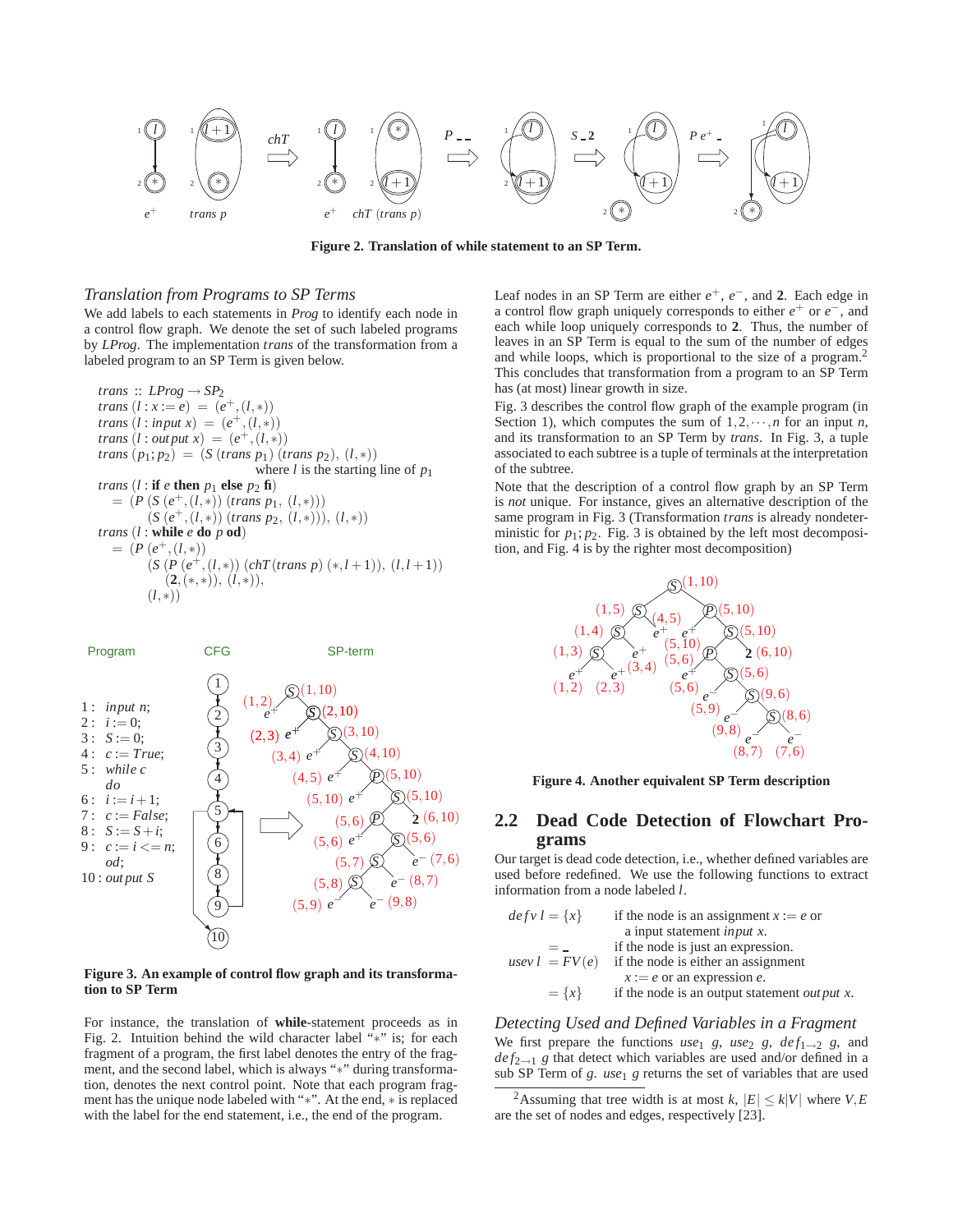

**Figure 5. Examples of**  $use_1$ ,  $use_2$ ,  $def_{1\rightarrow 2}$ ,  $def_{1\rightarrow 2}$ , and  $addLive$ 

before being redefined in some path in *g* starting from terminal 1.3  $def_{1\rightarrow 2}$  *g* returns the set of variables that are newly defined in all paths in *g* from terminal 1 to terminal 2 (if terminal 2 is reachable from terminal 1); and returns *Var* (the set of all variables)<sup>4</sup>, otherwise. We omit the complementary definitions for *use*<sub>2</sub> and  $def_{2\rightarrow 1} g.$ 

$$
use_1 (e^+, (l_1, l_2)) = use_1 l_2
$$
  
\n
$$
use_1 (e^-, -) = \phi
$$
  
\n
$$
use_1 (2, -) = \phi
$$
  
\n
$$
use_1 (Sxy, -) = use_1 x \cup (use_1 y \setminus def_{1\rightarrow 2} x)
$$
  
\n
$$
use_1 (Pxy, -) = use_1 x \cup (use_2 y \setminus def_{1\rightarrow 2} x) \cup
$$
  
\n
$$
use_1 y \cup (use_2 x \setminus def_{1\rightarrow 2} y)
$$

$$
def_{1\to 2}(e^+, (l_1, l_2)) = def_{v} l_2
$$
  
\n
$$
def_{1\to 2}(e^-, \_) = Var
$$
  
\n
$$
def_{1\to 2}(2, \_) = Var
$$
  
\n
$$
def_{1\to 2}(Sxy, \_) = def_{1\to 2} x \cup def_{1\to 2} y
$$
  
\n
$$
def_{1\to 2}(Pxy, \_) = def_{1\to 2} x \cap def_{1\to 2} y
$$

Note that by tupling  $use_1, use_2, def_{1\rightarrow 2}$ , and  $def_{2\rightarrow 1}$ , we can compute the sets of live variables at terminal 1 and 2 in each sub SP Term of *g* by a single bottom-up traversal on *g* [18].

#### *Live Variable Detection without Iteration*

After the computation of *use*<sub>1</sub>, *use*<sub>2</sub>, *def*<sub>1→2</sub>, and *def*<sub>2→1</sub>, we assume that each sub SP Term in *g* has additional information of the results of these functions.

Next we give a function *addLive* that associates the information of live variables to each terminal in each sub SP Term in *g*. The function *addLlive* takes an SP Term *g* and two sets of variables *vs*<sub>1</sub> and *vs*<sub>2</sub> (both with the initial value of  $\phi$ ), where *vs*<sub>1</sub> denotes live variables outgoing from *g* at terminal 1 and *vs*<sub>2</sub> denotes live variables outgoing from *g* at terminal 2. It returns a pair of an SP Term and a tuple of the sets of variables that are alive at the terminal 1 and 2.

addLive 
$$
(e^+, (l_1, l_2))
$$
 vs<sub>1</sub> vs<sub>2</sub>  
\n=  $(e^+, (l_1, l_2, vs_1 \cup use v l_2 \cup (vs_2 \setminus def v l_2), vs_2))$   
\naddLive  $(e^-, (l_1, l_2))$  vs<sub>1</sub> vs<sub>2</sub>  
\n=  $(e^-, (l_1, l_2, vs_1, vs_2 \cup use v l_1 \cup (vs_1 \setminus def v l_1)))$   
\naddLive  $(2, (l_1, l_2))$  vs<sub>1</sub> vs<sub>2</sub> =  $(2, (l_1, l_2, vs_1, vs_2))$ 

 $3u$ se<sub>1</sub> g omits the used variables at terminal 1.

<sup>4</sup>*Var* satisfies *X* ∩*Var* = *X*, *X* ∪*Var* = *Var*, and *X* \*Var* = φ for each set *X* of variables.

1: input n; 
$$
\Leftrightarrow \deg f \circ (l_1) = \{n\} \subseteq \{n\}
$$
\n2:  $i := 0$ ;  $\Leftrightarrow \deg f \circ (l_2) = \{i\} \subseteq \{n, i\}$ \n3:  $S := 0$ ;  $\Leftrightarrow \deg f \circ (l_3) = \{S\} \subseteq \{n, i, S\}$ \n4:  $c := True$ ;  $\Leftrightarrow \deg f \circ (l_4) = \{c\} \subseteq \{n, i, S, c\}$ \n5: while c\n6:  $i := i + 1$ ;  $\Leftrightarrow \deg f \circ (l_6) = \{i\} \subseteq \{n, i, S\}$ \n7:  $c := False$ ;  $\Leftrightarrow \deg f \circ (l_7) = \{c\} \subseteq \{n, i, S\}$ \n8:  $S := S + i$ ;  $\Leftrightarrow \deg f \circ (l_8) = \{S\} \subseteq \{n, i, S\}$ \n9:  $c := i \ll = n$ ;  $\Leftrightarrow \deg f \circ (l_9) = \{c\} \subseteq \{n, i, S, c\}$ \n0d; 10: output S

**Figure 6. Dead code detection of a flow chart program**

*addLive* (*Sxy,* (*l*1*,l*2)) *vs*<sup>1</sup> *vs*<sup>2</sup> = (*S* (*addLive x vs*<sup>1</sup> (*use*<sup>1</sup> *y*∪(*vs*<sup>2</sup> \ *def*1→2*y*))) (*addLive y* (*use*<sup>2</sup> *x*∪(*vs*<sup>1</sup> \ *def*2→1*x*)) *vs*2)*,* (*l*1*, l*2*, vs*1*, vs*2)) *addLive* (*Pxy,* (*l*1*,l*2)) *vs*<sup>1</sup> *vs*<sup>2</sup> = (*P* (*addLive x* (*vs*<sup>1</sup> ∪*use*<sup>1</sup> *y*∪((*vs*<sup>2</sup> ∪*use*<sup>2</sup> *x*) \ *def*1→<sup>2</sup> *y*)) (*vs*<sup>2</sup> ∪*use*<sup>2</sup> *y*∪((*vs*<sup>1</sup> ∪*use*<sup>1</sup> *x*) \ *def*2→<sup>1</sup> *y*))) (*addLive y* (*vs*<sup>1</sup> ∪*use*<sup>1</sup> *x*∪((*vs*<sup>2</sup> ∪*use*<sup>2</sup> *y*) \ *def*1→<sup>2</sup> *x*)) (*vs*<sup>2</sup> ∪*use*<sup>2</sup> *x*∪((*vs*<sup>1</sup> ∪*use*<sup>1</sup> *y*) \ *def*2→<sup>1</sup> *x*)))*,* (*l*1*, l*2*, vs*1*, vs*2))

With the assumption that  $use_1, use_2, def_{1\rightarrow 2}$ , and  $def_{2\rightarrow 1}$  are computed and their results are stored, *addLive* is done in a single topdown traversal on *g*.

Fig. 5 shows computation of  $(use_1, use_2, def_{1\rightarrow 2}, def_{1\rightarrow 2})$  and *addLive* on a control flow graph in Fig. 3. At the terminals in a leaf in an SP Term, the detected set of live variables at each node is obtained.

## *Dead Code Detection of Flowchart Programs*

Now that the set of live variables at each node in a control flow graph has been computed, dead code detection is straightforward. A variable is *dead* if it is not live. Dead code is an assignment that assigns a value to a dead variable. Thus, in the example in Fig. 5, the assignment  $Z:=X+2$  at line 8 is a dead code, since Z is dead as in shown in Fig. 6.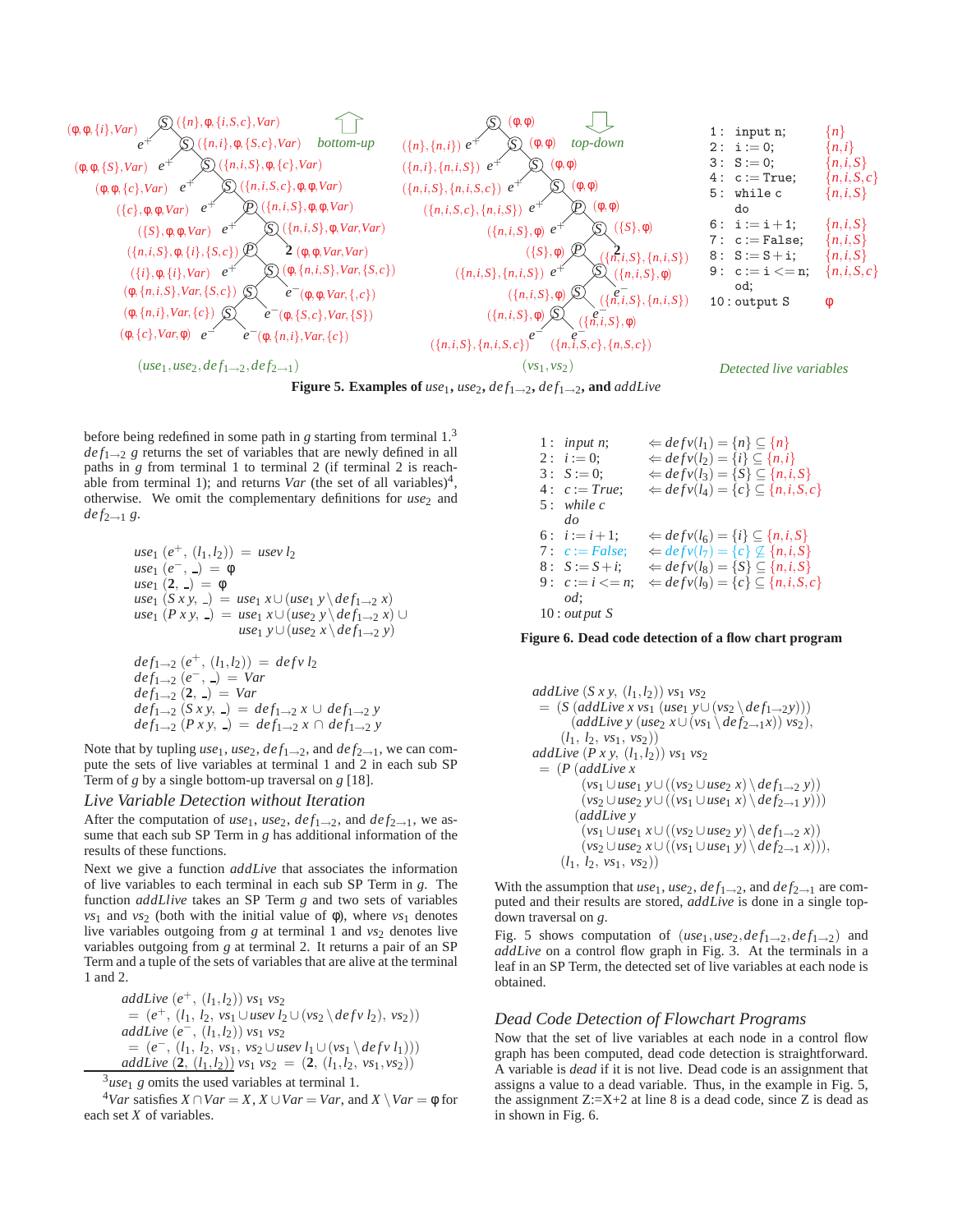## **3 Register Allocation for Flowchart Program**

In this section, we show how to find an optimal register allocation as an instance of a *maximum marking problem*. Our strategy is, first write down the finite mutumorphic specification *checking* whether marking represents correct register allocation, and the weight *w* that counts the number of required LOAD/STORE instructions. Second, transform *checking* to the form with *f oldSP* by tupling transformation [18]. Then, if *w* is *homomorphic*, Optimization Theorem (Theorem 1 [27, 26]) automatically gives how to detect an optimal register allocation with certain generic dynamic programming (i.e., a single traversal on an SP Term), assuming the live variables are pre-computed. Note that we restrict ourselves to control flow graphs with bounded tree width, and do not intend  $P = NP$ , where the conventional optimal register allocation based on graph coloring [10] is *NP*-complete.

For simplicity, we consider a flowchart programs (without GOTO) as in Section 2. We assume that functions *defv l*, *usev l*, and live variables at terminal labeled *l* are pre-computed (as in Section 2).

# **3.1 Register Allocation**

In a real computer, an instruction is executed with values on limited number of registers. If needed inputs are not on registers, then they must be *loaded* from memory; and if there are no room for them, some values on registers must be *stored*. These LOAD/STORE instructions are usually expensive, and register allocation is an optimization that under fixed number of registers, find an optimal register usage, i.e., a program execution with the minimum use of LOAD (from memory to register) and STORE (from register to memory). Basic operations on registers are either LOAD, STORE, *move*, or execution of an instruction. When the number of registers is 4, for instance, we have



For simplicity, we only concentrate on the number of LOAD/STORE instructions, and do not care on the number of *move*.

Fig. 7 shows the optimal register allocation for a simple program (appeared in Section 1), which computes the sum of 1 to *n* with 3 registers.<sup>5</sup> Here, each tuple of three variables represents a register allocation just before each instruction is executed. The special symbol – means that the register is either empty or permitted to overwritten. Note that between line 7 and 8, STORE c needs not to be inserted; instead we just overwrite S on c. This is correct, because c is dead at line 7.

## **3.2 Maximum Marking Problem**

Maximum marking problem (MMP for short) can be specified as follows: Given a data structure  $x$ , the task is to find a way to mark elements in *x* such that the marked data satisfies a certain property *p* and has the maximum (or, equivalently, minimum) value with respect to certain weight function *w*. This means that no other marking of *x* satisfying *p* can produce a larger value with respect to *w*.

| instruction             | register         | live variables |
|-------------------------|------------------|----------------|
| $1:$ input n;           | $($ , )          | $\{n\}$        |
| $2: i := 1:$            | $(n, \, \_ \, )$ | $\{n,i\}$      |
| $3: S := 0$ ;           | $(n,i,-)$        | ${n,i,S}$      |
| <b>STORE S</b>          | (n,i,S)          |                |
| $4: c := True;$         | (n,i, )          | ${n,i,S,c}$    |
| $5:$ while c            | (n,i,c)          | ${n,i,S}$      |
| do                      |                  |                |
| 6: $i := i + 1$ :       | (n,i,c)          | ${n,i,S}$      |
| 7: $c := False$ ;       | (n,i,c)          | ${n,i,S}$      |
| LOAD S                  | (n,i,c)          |                |
| $8: S := S + i$ ;       | (n,i,S)          | ${n,i,S}$      |
| <i>STORE S</i>          | (n,i,S)          |                |
| 9: $c := i \leq n$ ;    | $(n,i,-)$        | ${n,i,S,c}$    |
| od:                     |                  |                |
| <b>LOAD S</b>           | (n,i,c)          |                |
| $10$ : <i>out put</i> S | (n,i,S)          |                |
|                         |                  |                |

**Figure 7. An example of optimal register allocation**

MMP includes many interesting problems, such as knapsack problems, and optimized range problems in data mining [28]. Of course, it is not expected that every MMP problem can be solved efficiently. In fact, MMP includes NP-hard problems, such as the knapsack problem. However, for instance, the knapsack problem restricted to integer weight can be computed in linear time.

Let us consider more formally. The specification of MMP is described as follows, where constraints are expressed by a booleanvalued function *p* and a weight function *w*.

$$
mmp \le p = selectmax \le of
$$

The function *gen* generates all possible marking on elements:

$$
gen \quad : \quad D \longrightarrow \{D^*\}
$$

*D*<sup>∗</sup> is the data structure derived from *D* where each node is attached with a mark. The function *filter p* takes a set of marked data and selects ones that satisfy the property *p*. The function *selectmax w* takes a set of marked data and select one that has the maximum value with respect to the weight function *w*. Then, we can derive a linear time algorithm mechanically if the property *p* is defined by finite mutumorphisms, and the weight function *w* is homomorphic [26].

Mutumorphism is a set of mutually recursive functions, among which no nested function calls occur and each argument of recursive call is a sub-structure of the input [15]. Note that by tupling transformation, mutumorphism is transformed to a single catamorphism [18]. Although mutumorphism is defined on more general data structures, from now on, we will consider SP Terms only.

DEFINITION 2 (FINITE MUTUMORPHIC PROPERTY [27]). *A property p is* finite mutumorphic *if it is defined by*

$$
p : SP^* \rightarrow Bool
$$
  
\n
$$
p (e^+, a) = \phi_{e^+} a
$$
  
\n
$$
p (e^-, a) = \phi_{e^-} a
$$
  
\n
$$
p (2, a) = \phi_2 a
$$
  
\n
$$
p (S x_1 x_2, a) = \phi_S (h x_1) (h x_2) a
$$
  
\n
$$
p (P x_1 x_2, a) = \phi_P (h x_1) (h x_2) a
$$

*where h x* =  $(p \, x, f_1 \, x, f_2 \, x, \ldots, f_m \, x)$ *, which may use auxiliary* 

<sup>&</sup>lt;sup>5</sup>Strictly speaking, LOAD/STORE instruction must be inserted at the machine code level, but for simplicity we just insert LOAD/STORE instructions into a flowchart program.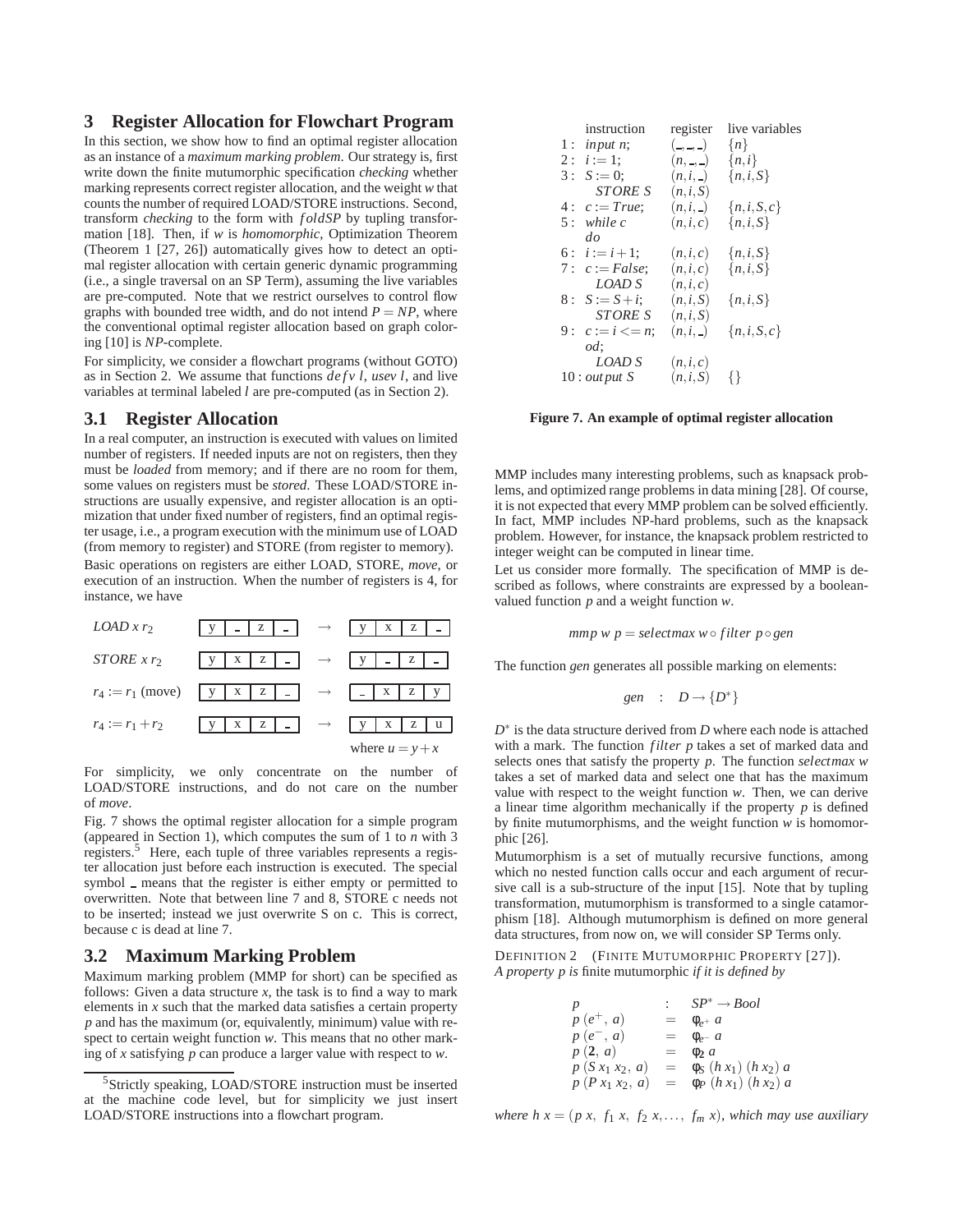*functions*  $f_1, \ldots, f_m$  *each of which has finite range of C<sub>i</sub>.* 

$$
f_i : SP^* \to C_i \n f_i (e^+, a) = \phi_{ie^+} a \n f_i (e^-, a) = \phi_{ie^-} a \n f_i (2, a) = \phi_{i2} a \n f_i (S x_1 x_2, a) = \phi_{i3} (h x_1) (h x_2) a \n f_i (P x_1 x_2, a) = \phi_{iP} (h x_1) (h x_2) a
$$

If *p* is finite mutumorphic, tupling transformation [18] will yield a catamorphism for *h*. Therefore a finite mutumorphic property *p* can be described in the form of

$$
p = fst \circ fold SP \ p_{e^+} \ p_{e^-} \ p_2 \ p_S \ p_P
$$

where *f st* is the function that takes the first element in a tuple and the fold (catamorphism) operation *f oldSP* on SP terms is defined below.

$$
foldSP \varphi_{e^+} \varphi_{e^-} \varphi_2 \varphi_S \varphi_P = \varphi
$$
  
where  $\varphi(e^+, a) = \varphi_{e^+} a$   
 $\varphi(e^-, a) = \varphi_{e^-} a$   
 $\varphi(2, a) = \varphi_2 a$   
 $\varphi(S x_1 x_2, a) = \varphi_S (\varphi x_1) (\varphi x_2) a$   
 $\varphi(P x_1 x_2, a) = \varphi_P (\varphi x_1) (\varphi x_2) a$ 

To be concrete, recall the dead code detection in Section 2.2, where we have reached the point that each node is added with a set of live variables. Assume that some nodes in the graph are marked (which can be checked by *isM*.) Now we may define the property *md* by *f oldSP* that all marked nodes in the graph are dead.

$$
md = foldSP \varphi_1 \varphi_1 \varphi_2 \varphi_2
$$
  
where  

$$
\varphi_1 (l_1, l_2, vs_1, vs_2) = valid (l_1, vs_1) \wedge valid (l_2, vs_2)
$$

$$
\varphi_2 p_1 p_2 a = p_1 \wedge p_2 \wedge \varphi_1 a
$$

Here *valid* is to determine whether a marked terminal node is dead, i.e., *valid*  $(l, vs) =$  if *isM l* then *defv l*  $\subseteq$  *vs* else *True*. DEFINITION 3 (HOMOMORPHIC WEIGHT FUNCTION [26]).

*A weight function w is* homomorphic *if w is defined as a fold*

$$
w: SP^* \to Weight
$$
  

$$
w = fold SP \psi_{e^+} \psi_{e^-} \psi_2 \psi_S \psi_P
$$

*where* ψ*<sup>S</sup> and* ψ*<sup>P</sup> is described as a summation in a form like*

$$
\psi_S \ r_1 \ r_2 \ a = r_1 + r_2 + v_S \ a
$$
  

$$
\psi_P \ r_1 \ r_2 \ a = r_1 + r_2 + v_P \ a
$$

*for some functions vs and vp.* 

Continuing with the dead code detection problem, we may define a weight function *nd* to count the number of the marked dead nodes<sup>6</sup>

$$
nd = foldSP \Psi_1 \Psi_1 \Psi_1 \Psi_2 \Psi_2
$$
  
where  

$$
\Psi_1 (l_1, l_2, vs_1, vs_2) = c l_1 + c l_2
$$

$$
\Psi_2 p_1 p_2 a = p_1 + p_2
$$

Here *c l* returns 1 if the node *l* is marked, and 0 otherwise.

THEOREM 1 (OPTIMIZATION THEOREM [26, 27]). *If the property p is finite mutumorphic and the weight function w is homomorphic, MMP specified by*

$$
spec : SP \rightarrow SP^*
$$
  

$$
spec = mmp w p
$$

*has an*  $O(|C'|\cdot n)$  *algorithm described as* 

$$
opt \psi_{e^+} \psi_{e^-} \psi_2 \psi_S \psi_P \text{ fst } p_{e^+} \text{ p}_{e^-} \text{ p}_2 \text{ p}_S \text{ p}_P
$$

*where*  $C' = C_1 \times \cdots \times C_m$  *and n is the size of an input.* 

The core of Optimization Theorem is a generic dynamic programming. The idea is; during data traversal, compute intermediate maxima for all possible states that may contribute to the finial maximum. Finite mutumorphisms  $f_1, \ldots, f_m$  describe state transition, and finiteness of their ranges guarantee that such states are finite. For the definition of *opt* and detail, refer to [27, 26].

It follows from this theorem that we can detect all dead codes with the property *md* and the weight function *nd* by the following program.

$$
\mathit{opt}\ \psi_1\ \psi_1\ \psi_1\ \psi_2\ \psi_2\ \mathit{id}\ \phi_1\ \phi_1\ \phi_1\ \phi_2\ \phi_2
$$

We will see a more interesting application of the theorem in the next Section.

#### **3.3 Optimal Register Allocation as MMP**

As an application of Optimization Theorem, we demonstrate the register allocation problem.

## *Check Whether Each Terminal Has a Correct Mark*

Let *Var* be the set of variables that appears in a program, and let \_ be the special symbol that means a register is either empty or ready to overwrite. The set *Reg* of register allocations (we consider the size of registers is three) is defined as:

$$
Reg = \{ (v_1, \cdots, v_n) \mid v_i \in Var \cup \{.\},
$$
  
\n
$$
v_i \neq v_j \lor v_i = v_j = \text{if } i \neq j \}.
$$

An element in *Reg* is labeled to each terminal in an SP Term as a mark, which represents the register allocation state just before the instruction at the terminal being executed. Below, we will describe

- *checking*, which *checks* whether each terminal has a correct mark, and
- *w*, which counts the number of required LOAD/STORE instructions under a certain marking of the program.

A mark in *Reg* is a tuple, and we use the following operations (as analogy to set operations). Let  $r = (v_1, \dots, v_n), r' = (v'_1, \dots, v'_n) \in$ *Reg*.

$$
r \setminus r' = (v''_1, \cdots, v''_n) \text{ where } v''_i = \text{if } v_i = v'_i \text{ then } \text{ else } v_i
$$
  

$$
RV \ r = \{v_1, \cdots, v_n\} \setminus \{\text{-}\}
$$

The function *checking g* takes a marked SP-term associated with the line numbers in a program (denoted by  $l_1$ , $l_2$ ), the sets of live variables (denoted by  $vs_1$  and  $vs_2$ ), and the marking that represents (pre-execution) register status (denoted by  $m_1$  and  $m_2$ ) at terminal 1 and 2, and returns a Boolean value.

$$
\begin{array}{lll} \textit{checking}\ (\,e^+ \,,\ (\,(l_1,l_2,\textit{vs}_1,\textit{vs}_2) \,,\ (m_1,m_2)) \, ) \\ \quad = \, \textit{ch}\ \,((\,l_1,l_2 \,,\, \textit{vs}_1,\textit{vs}_2) \,,\ (m_1,m_2) \, ) \\ \textit{checking}\ (\,e^- \,,\ (\,(\,l_1,l_2,\textit{vs}_1,\textit{vs}_2) \,,\ (m_1,m_2) \, ) \, ) \\ \quad = \, \textit{ch}\ \,((\,l_1,l_2 \,,\, \textit{vs}_1,\textit{vs}_2) \,,\ (m_1,m_2) \, ) \\ \textit{checking}\ \,(\,2 \,,\ (\,(\,l_1,l_2 \,,\, \textit{vs}_1,\textit{vs}_2) \,,\ (m_1,m_2) \, )) \, \\ \quad = \, \textit{ch}\ \,((\,l_1,l_2 \,,\, \textit{vs}_1,\textit{vs}_2) \,,\ (m_1,m_2) \, ) \end{array}
$$

<sup>&</sup>lt;sup>6</sup>This is not exactly true. In fact, all marked dead nodes except for the two terminal nodes of the whole graph are counted twice.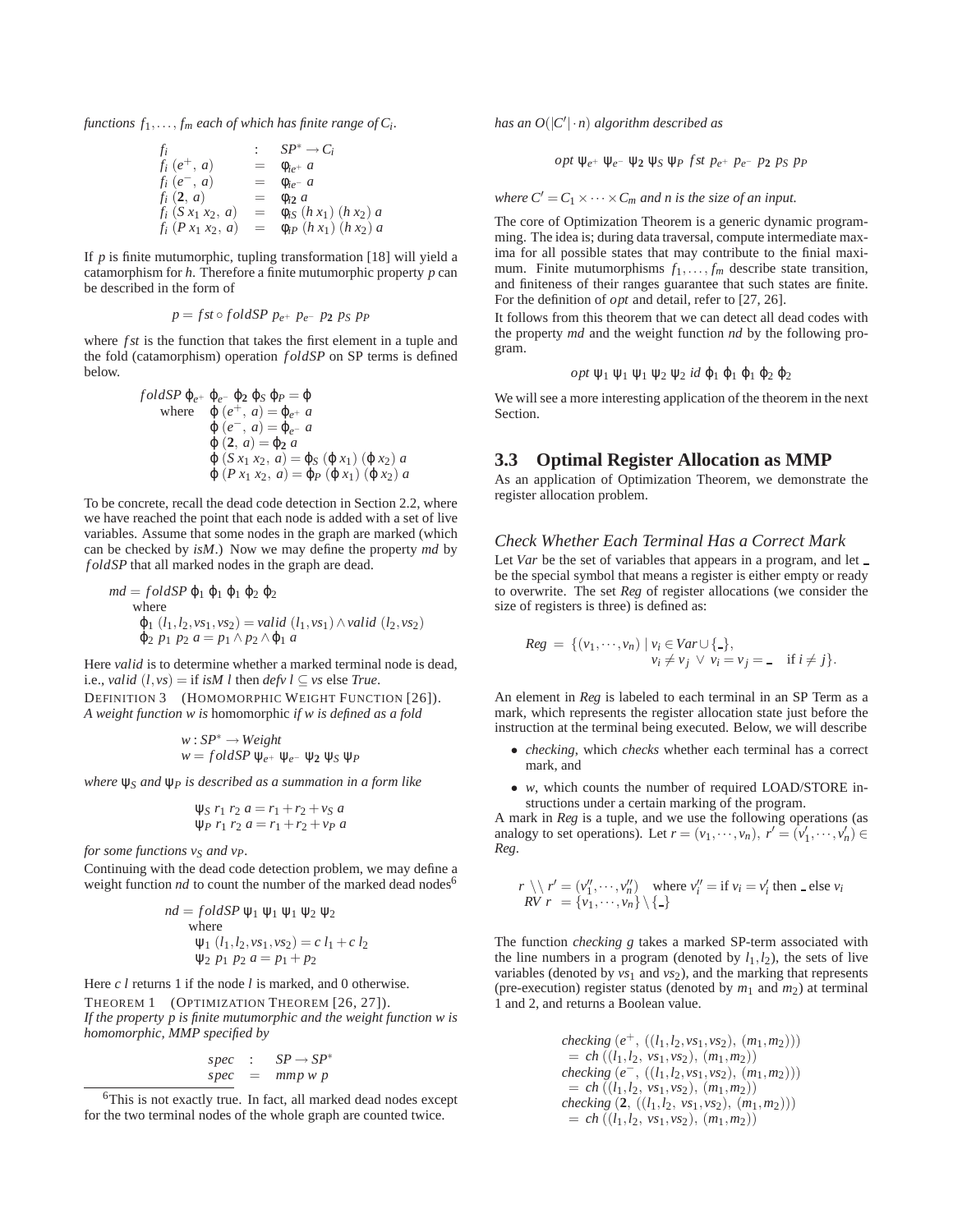$$
checking (S x y, ((l_1, l_2, vs_1, vs_2), (m_1, m_2)))
$$
  
= let  $(m'_1, m'_2)$  = get Marks x  
 $(m''_1, m''_2)$  = get Marks y  
in checking x ∧ checking y  
 $\land m_1 = m'_1 \land m_2 = m''_2 \land m'_2 = m''_1$   
checking (P x y, ((l\_1, l\_2, vs\_1, vs\_2), (m\_1, m\_2)))  
= let  $(m'_1, m'_2)$  = get Marks x  
 $(m''_1, m''_2)$  = get Marks y  
in checking x ∧ checking y  
 $\land m_1 = m'_1 \land m_1 = m''_1 \land m_2 = m'_2 \land m_2 = m''_2$   
ch ((l\_1, l\_2, vs\_1, vs\_2), (m\_1, m\_2))  
= use v l\_1 ⊆ RV m\_1 ⊆ (vs\_1 ∪ use v l\_1) ∧  
use v l\_2 ⊆ RV m\_2 ⊆ (vs\_2 ∪ use v l\_2) ∧  
|def v l\_1| + |RV m\_1 ∩ vs\_1 \land def v l\_1| ≤ n ∧  
|def v l\_2| + |RV m\_2 ∩ vs\_2 \land def v l\_2| ≤ n  
get Marks (t, a) = snd a

The judgment *usev*  $l_1 \subseteq RV$   $m_1$  corresponds to the *pre-condition* of the instruction  $l_1$  at terminal 1 in *g*, i.e., each variable used in the instruction must be in some register in  $m_1$ , and  $|defv l_1| + |(m_1 \cap$  $v s_1$ )  $\langle$  *defv*  $l_1$   $| \leq n$  corresponds to the *post-condition*, i.e.,  $m_1$  has a room to write defined variables (*defv l*1); otherwise, some live variables in  $m_1$  except for those defined at  $l_1$  will be overwritten before stored. Notice the obvious optimizing conditions

*RV* 
$$
m_1 \subseteq vs_1 \cup usev l_1
$$
  
*RV*  $m_2 \subseteq vs_2 \cup usev l_2$ 

in *ch*  $((l_1, l_2, vs_1, vs_2), (m_1, m_2))$ , which mean that live variables in registers are as many as possible.

The *checking* property is defined as finite mutumorphisms with the function *getMarks*. By tupling transformation, we get the following form:

$$
checking = fst \circ fold SP \ p_{e^+} \ p_{e^-} \ p_2 \ p_S \ p_P
$$

where

$$
p_{e^{+}}(x, a) = (ch a, snd a)
$$
  
\n
$$
p_{e^{-}}(x, a) = (ch a, snd a)
$$
  
\n
$$
p_2(x, a) = (ch a, snd a)
$$
  
\n
$$
p_5 xy a
$$
  
\n
$$
= let (m'_1, m'_2) = snd x (m''_1, m''_2) = snd y (m_1, m_2) = snd a
$$
  
\n
$$
in (fst x \land f st y \land m_1 = m'_1 \land m_2 = m''_2 \land m'_2 = m''_1,
$$
  
\n
$$
(m_1, m_2))
$$
  
\n
$$
p_P xy a
$$
  
\n
$$
= let (m'_1, m'_2) = snd x (m''_1, m''_2) = snd y (m_1, m_2) = snd a
$$
  
\n
$$
in (fst x \land f st y \land (m_1 = m'_1 \land m_1 = m''_1))
$$
  
\n
$$
\land (m_2 = m'_2 \land m_2 = m''_2),
$$
  
\n
$$
(m_1, m_2))
$$

Here we include obvious optimizing conditions

*RV* 
$$
m_1 \subseteq vs_1 \cup usev l_1
$$
  
*RV*  $m_2 \subseteq vs_2 \cup usev l_2$ 

to *ch*  $(l_1, l_2, vs_1, vs_2, m_1, m_2)$ , which mean that live variables in registers are as many as possible.

#### *Weight Counts the Number of Required LOAD/STORE* The weight function *w* is defined as follows.

 $w(e^+, ((l_1, l_2, vs_1, vs_2), (m_1, m_2))) = \text{count } l_1 vs_1 m_1 m_2$  $w(e^-, ((l_1, l_2, vs_1, vs_2), (m_1, m_2))) = \text{count } l_2 \text{ vs}_2 \text{ m}_2 \text{ m}_1$  $w(2, ((l_1, l_2, vs_1, vs_2), (m_1, m_2))) = 0$  $w(S \, x \, y, ((l_1, l_2, vs_1, vs_2), (m_1, m_2))) = w \, x + w \, y$  $w(P \times y, ((l_1, l_2, vs_1, vs_2), (m_1, m_2))) = w x + w y$ 

count l vs m m'  
\n= let 
$$
V = (RV \ m \cap vs) \cup defv l
$$
  
\n $in if V \nsubseteq RV m'$   
\nthen  $max(|V \setminus RV m' \setminus v| + |RV m' \setminus V|$   
\nelse if  $|V| < n$  then  $|RV m' \setminus V|$   
\nelse if  $RV (m' \setminus m) = \phi$  then 0  
\nelse 2

The function *w* counts the number of required LOAD/STORE at each edge (uniquely represented by *e*<sup>+</sup> or *e*−), and just sums up for recursive constructors *S* and *P*.

The intuition for *count* is: *V* is the set of variables that are placed on the registers after an instruction is executed. If *V* is not included in the next register status  $m'$ , then their difference must be stored and loaded. Between *STORE* and *LOAD* operations, we can reorder the positions of variables by *move* operations. Assume *V* is included in the next register status  $m'$ . If  $|V| < n$ , this means there exists a register with  $\Box$ , and we can reorder variables in *V*. Otherwise,  $V = RV \ m'$ , and if *RV*  $(m' \setminus m) \neq \emptyset$  we need to make room by a pair of *STORE* and *LOAD* operations for reordering.

The above definition of the weight function *w* is homomorphic, and *w* is defined by *f oldSP* as follows.

$$
\Psi_{e^+} a
$$
  
= let ((l<sub>1</sub>,l<sub>2</sub>,vs<sub>1</sub>,vs<sub>2</sub>), (m<sub>1</sub>,m<sub>2</sub>)) = a in count l<sub>1</sub> vs<sub>1</sub> m<sub>1</sub> m<sub>2</sub>  

$$
\Psi_{e^-} a
$$
  
= let ((l<sub>1</sub>,l<sub>2</sub>,vs<sub>1</sub>,vs<sub>2</sub>), (m<sub>1</sub>,m<sub>2</sub>)) = a in count l<sub>2</sub> vs<sub>2</sub> m<sub>2</sub> m<sub>1</sub>  

$$
\Psi_2 a = 0
$$
  

$$
\Psi_5 xy a = x + y
$$
  

$$
\Psi_P xy a = x + y
$$

#### *Applying Optimization Theorem, and Discussion*

With all the above, Theorem 1 automatically derives the solution for optimal register allocation.

At last, two points are worth remarking:

- 1. In real compilers, there are often practical requirements of hardware, such as, some instruction must use some specific registers, some register must be used together with some specific registers, or the result of some instruction must be written in a different register. These requirements are hard for the conventional graph coloring method [10], but our method is easy to handle them by modifying the function *checking*.
- 2. We obtain an optimal register allocation without iteration. The core of the technique is dynamic programming on SP Terms. The cost to pay is huge marking space, which grows exponentially to the number of registers. However, since *checking* can be judged locally (like forall in Haskell), most of marking is avoided by default. We expect demand-driven computation.helps the situation.

# **4 Analyzing Control Flow Graphs with Larger Tree Width**

In this section, we discuss how our method can be extended to wider class of programs. The example is again dead code detection; but for a program that has a control flow graph with tree width larger than 2. For simplicity, we mostly consider control flow graphs with tree width at most 3. Our construction is uniform and extension for larger tree width is straight forward, if we assume the description on reachability among terminals.

Due to lack of space, we do not explain *tree decomposition*, which gives the original definition of tree width [25]. Instead, we treat a (di)graph with tree width at most  $k$  as a (di)graph denoted by an SP Term in *SPk*.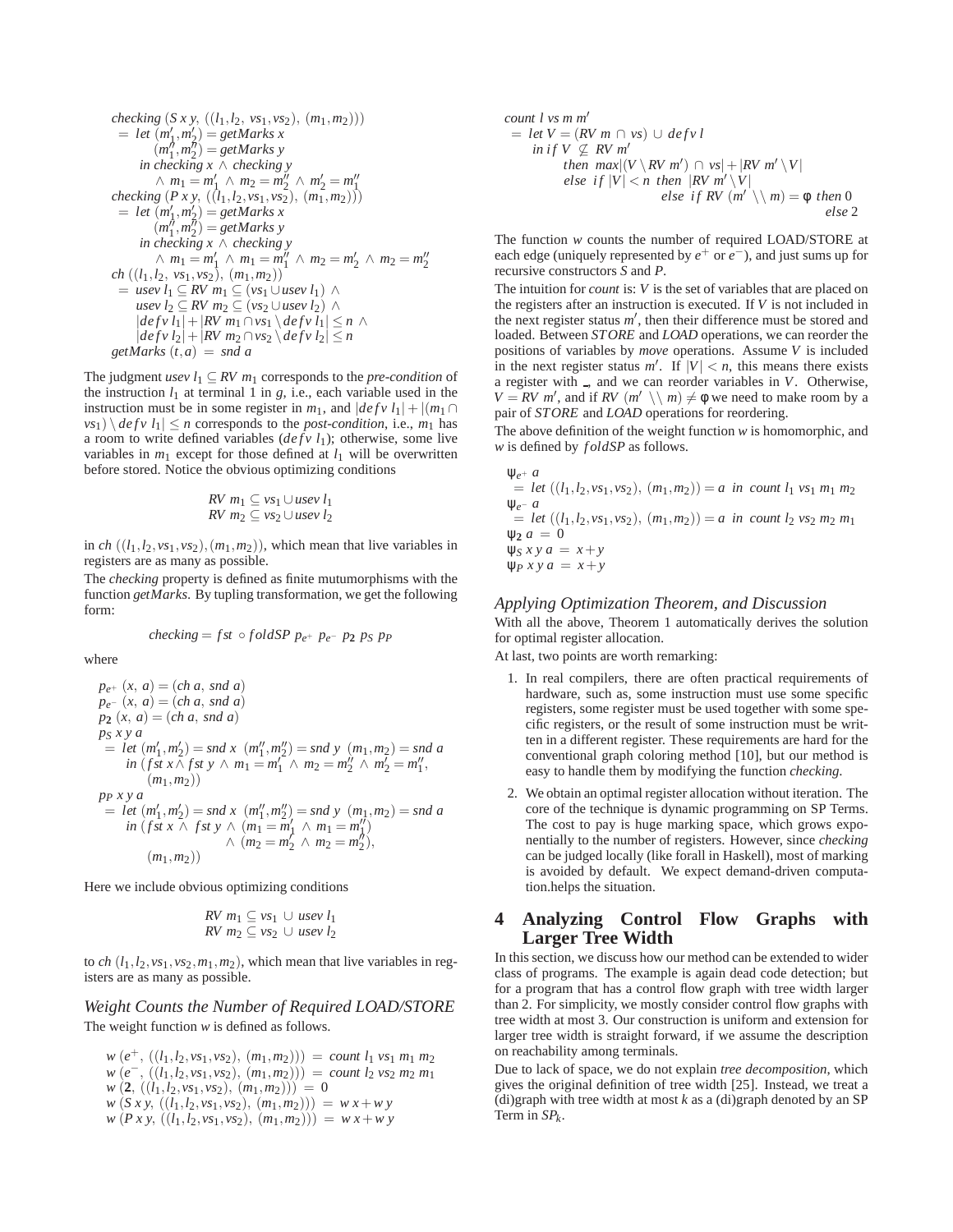# **4.1 SP Terms**

In Section 2.1, we show how an SP Term of a control flow graph of a flowchart program (i.e., a series-parallel graph) is computed in linear time. In this section, we give definition of general SP Term (for graphs with larger tree width) and show that translation will be done in linear time.

DEFINITION 4. *An SP Term is a pair of a ground term t and a tuple*  $(l(1), \dots, l(k))$ *, defined as the following.* 

SP<sub>k</sub> := 
$$
(e_k(i, j), (l(1), \dots, l(k)))
$$
  $(i \neq j)$   
\n(**k**,  $(l(1), \dots, l(k)))$   
\n $(S_k \ S P_k \dots S P_k, (l(1), \dots, l(k)))$   
\n( $P_k S P_k S P_k, (l(1), \dots, l(k)))$ 

*Here,*  $l(1), \dots, l(k)$  *are labels,*  $P_k$  *is the parallel composition, and Sk is the series composition.*

SP Terms  $(e_k(i, j), (l(1), \dots, l(k)))$  and  $(\mathbf{k}, (l(1), \dots, l(k)))$ are interpreted as  $k$ -terminal digraphs  $G$ ,  $G'$  with terminals  $(l(1), \cdots, l(k))$  and

$$
\begin{cases}\nV(G) = \{l(1), \cdots, l(k)\}, & E(G) = \{(l(i), l(j)\}, \\
V(G') = \{l(1), \cdots, l(k)\}, & E(G') = \phi.\n\end{cases}
$$

i.e., *k*-nodes  $l(1), \dots, l(k)$  with one diedge from  $l(i)$  to  $l(j)$ , and i.e., *k* isolated nodes  $l(1), \cdots, l(k)$ , respectively (See Fig. 8).



**Figure 8. Interpretation of constants**  $e_k(i, j)$  and **k** 

Series composition  $(S_k t_1 \cdots t_k, (l(1), \cdots, l(k)))$  is interpreted in 3 steps. See Fig. 9 (In Fig. 9 and 10, a double circle expresses a terminal). Let  $t_i = (t'_i, l_i(1), \dots, l_i(k)).$ 

- 1. Shift the numbering of terminals in  $t_i$ , i.e., the  $j$ -th terminal to the  $j + 1$ -th terminal for each  $j$  with  $i \leq j \leq k$ .
- 2. Fuse each terminal of the same numbering and put a label

$$
match (l_1(i-1), \cdots, l_{i-1}(i-1), l_{i+1}(i), \cdots, l_k(i))
$$

to the *i*-th terminal if

$$
match(l_1(i-1),...,l_{i-1}(i-1),l_{i+1}(i),...,l_k(i)) \neq \perp.
$$

3. Remove the last terminal (labeled \$ in Fig. 9). where *match*  $(l(1), \dots, l(k))$  is an abbreviation of

$$
match (l(1), match (l(2), \cdots, match (l(k-1), l(k))\cdots).
$$

Parallel composition  $(P_k t_1 t_2, (l(1), \dots, l(k)))$  is interpreted similar to *P* in Section 2; fuse each terminal of the same numbering in  $t_1 =$  $(t'_1, l_1(1), \dots, l_1(k))$  and  $t_2 = (t'_2, l_2(1), \dots, l_2(k))$ , and put a label *match*  $(l_1(i), l_2(i))$  to the *i*-th terminal if *match*  $(l_1(i), l_2(i)) \neq \perp$ . See Fig. 10.

Intuition behind is; like that the parallel composition  $p_k$  constructs any subgraph in a complete graph  $K_k$ , the series composition  $S_k$ combines such components and produces a clique of the size  $k+1$ (i.e., an embedding of  $K_{k+1}$ ).



**Figure 9. Interpretation of series composition**  $S_2$ **,**  $S_3$ **,**  $S_4$ 



**Figure 10. Interpretation of parallel composition**  $P_2$ **,**  $P_3$ **,**  $P_4$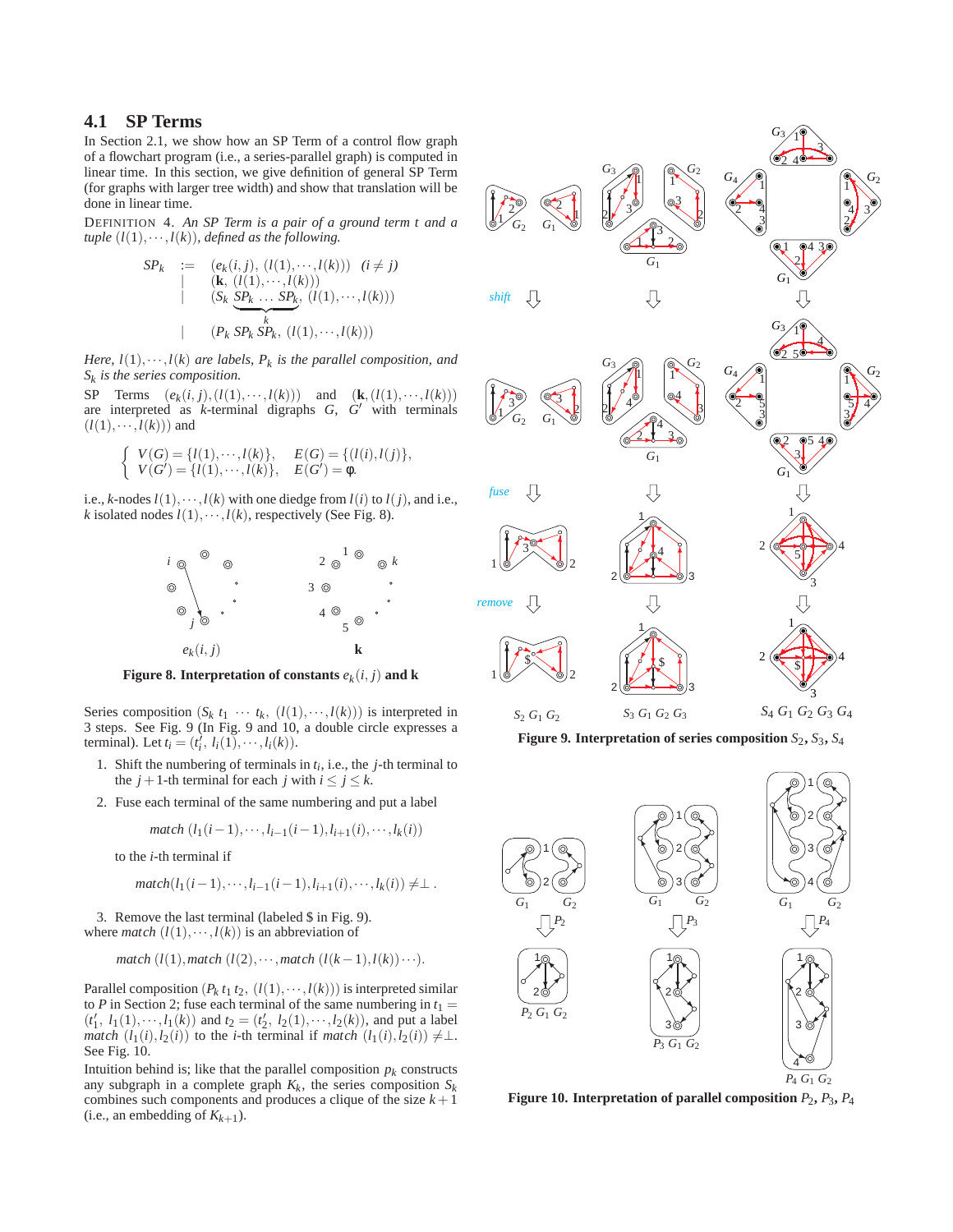EXAMPLE 1. In Fig. 9, the digraph  $s_3(G_1, G_2, G_3)$  has tree width 3, and  $G_1$ ,  $G_2$ ,  $G_3$  have tree width 2. The SP Terms of  $G_1$ ,  $G_2$ ,  $G_3$ are described as

$$
G_1 = S_3(P_3(e_3(2,3), e_3(3,1)), P_3(e_3(1,2), e_3(1,3)), 3)
$$
  
\n
$$
G_2 = S_3(P_3(e_3(1,2), e_3(1,3)), e_3(3,1), 3)
$$
  
\n
$$
G_3 = S_3(3, e_3(1,2),
$$
  
\n
$$
S_3(P_3(e_3(1,2), e_3(1,3)), P_3(e_3(1,2), e_3(3,1)), 3))
$$

REMARK 1. *SP*<sup>2</sup> *(series parallel graphs) allows several choices for definition of the series composition. For instance, definition of S* in Section 2 is different from S<sub>2</sub> here; they can be related as

$$
S\,x\,y = chT(S_2\,x\,(chT\,y)).
$$

*S*<sup>2</sup> *is the part of uniform way to define the series composition for each SPk; however, for readability, we used the simplified version S in Section 2.*

REMARK 2. *The definition of series composition Sk and parallel composition Pk are given by Arnborg, et.al. in a different aspect of an algebraic construction of graphs with bounded tree width [3]. Note that if once an SP Term t is given, tree decomposition [25] of a corresponding graph is straightforward: a backborn tree T as*  $V(T) = \{s \mid s \subseteq t\}$  *and a covering*  $X_s$  *for*  $s \in V(T)$  *as the set of terminals in s.*

THEOREM 2. Let G be a digraph with  $twd(G) \leq k$  and  $|V(G)| \geq k$  for  $k \geq 2$ . Then, an SP Term is computed in linear *time (wrt*  $|V(G)|$ ) such that its interpretation is a pair of k-terminal *digraph*  $\tilde{G}$  and a tuple of k-terminals with  $G = \tilde{G}$  by neglecting ter*minals.*

In general, deciding the tree width of a graph is NP-complete; however, for fixed *k*, whether a graph has tree width at most *k* is decidable in linear time [7, 24]. Fortunately, we already know the upper bound of the tree width of control flow graphs of some specific programming languages.

This shows the general method to compute an SP Term from a control flow graph via tree decomposition. This is done in linear-time, but not so efficient linear time. However, a direct translation (such as *trans* in Section 2.1) from a program will be much more efficient, because a control flow graph loses the parsing information of an original program. For a simple imperative language with GOTO, such a translation is shown in Appendix A.

# **4.2 Alternative Definition of Dead Code Detection on** *SP*<sub>2</sub>

Before the extension, we give the alternative definitions of the functions *use*<sup>1</sup> *g*, *use*<sup>2</sup> *g*, *addLive g vs*<sup>1</sup> *vs*<sup>2</sup> for *SP*<sup>2</sup> in Section 2). Recall that the original definition is as follows (taking account into the modification of *S* instead of *S*<sub>2</sub>):

use<sub>1</sub> (e<sub>2</sub>(1,2), (l<sub>1</sub>,l<sub>2</sub>)) = *usev l*<sub>2</sub>  
\nuse<sub>1</sub> (e<sub>2</sub>(2,1), -) = 
$$
\phi
$$
  
\nuse<sub>1</sub> (2, -) =  $\phi$   
\nuse<sub>1</sub> (S<sub>2</sub> x y, -) = *use*<sub>1</sub> y ∪ (*use*<sub>2</sub> x \ *def*<sub>1→2</sub> y)  
\nuse<sub>1</sub> (P<sub>2</sub> x y, -) = *use*<sub>1</sub> x ∪ (*use*<sub>2</sub> y \ *def*<sub>1→2</sub> x) ∪  
\nuse<sub>1</sub> y ∪ (*use*<sub>2</sub> x \ *def*<sub>1→2</sub> y)

$$
def_{1\rightarrow 2} (e_2(1,2), (l_1,l_2)) = def_1 \cup l_2
$$
  
\n
$$
def_{1\rightarrow 2} (e_2(2,1), -) = Var
$$
  
\n
$$
def_{1\rightarrow 2} (\mathbf{2}, -) = Var
$$
  
\n
$$
def_{1\rightarrow 2} (S_2 x y, -) = def_{1\rightarrow 2} y \cup def_{2\rightarrow 1} x
$$
  
\n
$$
def_{1\rightarrow 2} (P_2 xy, -) = def_{1\rightarrow 2} x \cap def_{1\rightarrow 2} y
$$

*addLive*  $(e_2(1,2), (l_1, l_2))$   $vs_1 vs_2$  $= (e_2(1,2), (l_1, l_2, vs_1 ∪ use v l_2 ∪ (vs_2 \ \ \ \ \ defv l_2), vs_2))$ *addLive*  $(e_2(2,1), (l_1, l_2))$   $vs_1 vs_2$  $= (e_2(2,1), (l_1, l_2, vs_1, vs_2 ∪ user l_1 ∪ (vs_1 \ \det v l_1)))$ *addLive*  $(2, (l_1, l_2))$   $vs_1$   $vs_2 = (2, (l_1, l_2, vs_1, vs_2))$ *addLive*  $(S_2 x y, (l_1, l_2))$   $vs_1 vs_2$  $= (S_2 \text{ (addLive y vs_1 (use_2 x \cup (vs_2 \backslash def_{2\rightarrow 1} x)))}$  $(addLive x vs<sub>2</sub> (use<sub>2</sub> y \cup (vs<sub>1</sub> \langle def_{2\rightarrow 1}y \rangle)),$  $(l_1, l_2, vs_1, vs_2))$ *addLive*  $(P_2 x y, (l_1, l_2))$   $vs_1 vs_2$  $=$   $(P_2 \ (addLive x)$  $(vs_1 ∪ use_1 y ∪ ((vs_2 ∪ use_2 x) \ \det f_1 \rightarrow 2 y))$  $(vs_2 \cup use_2 y \cup ((vs_1 \cup use_1 x) \setminus def_{2\rightarrow 1} y)))$ (*addLive y*  $(vs_1 \cup use_1 x \cup ((vs_2 \cup use_2 y) \setminus def_{1\rightarrow 2} x))$  $(vs_2 \cup use_2 x \cup ((vs_1 \cup use_1 y) \setminus def_{2 \to 1} x)),$  $(l_1, l_2, vs_1, vs_2))$ 

The alternative definition below contains some redundant computation. This is because generality of the definition, if one considers to extend to general *k*. Note that distributivity of ∩ wrt ∪ and inclusion like *use*<sub>2</sub> *g*  $\det_{1\to 2}$  *g*  $\subseteq$  *use*<sub>1</sub> *g* can absorb the differences.

use<sub>1</sub> (e<sub>2</sub>(1,2), (l<sub>1</sub>, l<sub>2</sub>)) = *usev* l<sub>2</sub>  
\nuse<sub>1</sub> (e<sub>2</sub>(2,1), (l<sub>1</sub>, l<sub>2</sub>)) = 
$$
\phi
$$
  
\nuse<sub>1</sub> (2, (l<sub>1</sub>, l<sub>2</sub>)) =  $\phi$   
\nuse<sub>1</sub> g@(S<sub>2</sub> xy, (l<sub>1</sub>, l<sub>2</sub>))  
\n= *use*<sub>1</sub> x∪ (*use*<sub>1</sub> y \ *def*<sub>1→2</sub> g) ∪ ((*use*<sub>2</sub> x∪ *use*<sub>2</sub> y) \ *def*<sub>1→2</sub> x)  
\nuse<sub>1</sub> g@(P<sub>2</sub> xy, (l<sub>1</sub>, l<sub>2</sub>))  
\n= (*use*<sub>1</sub> x∪ *use*<sub>1</sub> y) ∪ ((*use*<sub>2</sub> x∪ *use*<sub>2</sub> y) \ *def*<sub>1→2</sub> g)  
\naddLive (e<sub>2</sub>(1,2), (l<sub>1</sub>, l<sub>2</sub>)) vs<sub>1</sub> vs<sub>2</sub>  
\n= (e<sub>2</sub>(1,2), (l<sub>1</sub>, l<sub>2</sub>, vs<sub>1</sub> ∪ *usev* l<sub>2</sub> ∪ (vs<sub>2</sub> \ *defv* l<sub>2</sub>), vs<sub>2</sub>))  
\naddLive (e<sub>2</sub>(2,1), (l<sub>1</sub>, l<sub>2</sub>)) vs<sub>1</sub> vs<sub>2</sub>  
\n= (e<sub>2</sub>(2,1), (l<sub>1</sub>, l<sub>2</sub>, vs<sub>1</sub>, vs<sub>2</sub> ∪ *usev* l<sub>1</sub> ∪ (vs<sub>1</sub> \ *defv* l<sub>1</sub>)))  
\naddLive (2, (l<sub>1</sub>, l<sub>2</sub>)) vs<sub>1</sub> vs<sub>2</sub> = (2, (

addLive 
$$
g \circ (S_2 x y, (l_1, l_2))
$$
 vs<sub>1</sub> vs<sub>2</sub>  
=  $(S_2 \text{ (addLive y vs1 use2 x  $\cup$  ((vs<sub>2</sub>  $\cup$  use<sub>1</sub> x) \  $\text{def}_{2\rightarrow1}x))$   
 $(addLive x vs2 use2 y  $\cup$  ((vs<sub>1</sub>  $\cup$  use<sub>1</sub> y) \  $\text{def}_{2\rightarrow1}y)$   
 $(l_1, l_2, vs_1, vs_2)$$$ 

addLive 
$$
g \circ (P_2 xy, (l_1, l_2))
$$
 vs<sub>1</sub> vs<sub>2</sub>  
\n= let  $vs'_1 = vs_1 \cup ((vs_2 \cup use_2 x \cup use_2 y) \setminus def_{1\rightarrow 2} g)$   
\n $vs'_2 = vs_2 \cup ((vs_1 \cup use_1 x \cup use_1 y) \setminus def_{2\rightarrow 1} g)$   
\nin  $(P_2 (addLive x (use_1 y \cup vs'_1) (use_2 y \cup vs'_2)))$   
\n(*addLive* y (use\_1 x \cup vs'\_1) (use\_2 x \cup vs'\_2)),  
\n $(l_1, l_2, vs_1, vs_2))$ 

# **4.3 Dead Code Detection for Larger Tree Width**

*Used/Defined Variables in a Fragment in SP*<sup>3</sup>

*use*<sup>1</sup> (*e*3(*i, <sup>j</sup>*)*,* (*l*1*,l*2*,l*3)) = *usev lj* if *<sup>i</sup>* <sup>=</sup> <sup>1</sup> φ otherwise *use*<sup>1</sup> (**3***,* (*l*1*,l*2*,l*3)) = φ *use*<sup>1</sup> *g*@(*S*<sup>3</sup> *xyz,* (*l*1*,l*2*,l*3)) = *use*<sup>1</sup> *y* ∪ *use*<sup>1</sup> *z* ∪ ((*use*<sup>1</sup> *x*∪*use*<sup>2</sup> *z*) \ *def*1→<sup>2</sup> *g*) ∪ ((*use*<sup>2</sup> *x*∪*use*<sup>2</sup> *y*) \ *def*1→<sup>3</sup> *g*) ∪ ((*use*<sup>3</sup> *x*∪*use*<sup>3</sup> *y*∪*use*<sup>3</sup> *z*) \ *def*1→\$ *g*) *use*<sup>1</sup> *g*@(*P*<sup>3</sup> *x y,* (*l*1*,l*2*,l*3)) = (*use*<sup>1</sup> *x* ∪ *use*<sup>1</sup> *y*) ∪ ((*use*<sup>2</sup> *x*∪*use*<sup>2</sup> *y*) \ *def*1→<sup>2</sup> *g*) ∪ ((*use*<sup>3</sup> *x*∪*use*<sup>3</sup> *y*) \ *def*1→<sup>3</sup> *g*)

The basic idea is the same as that in  $use_1$  *g* for  $SP_2$  except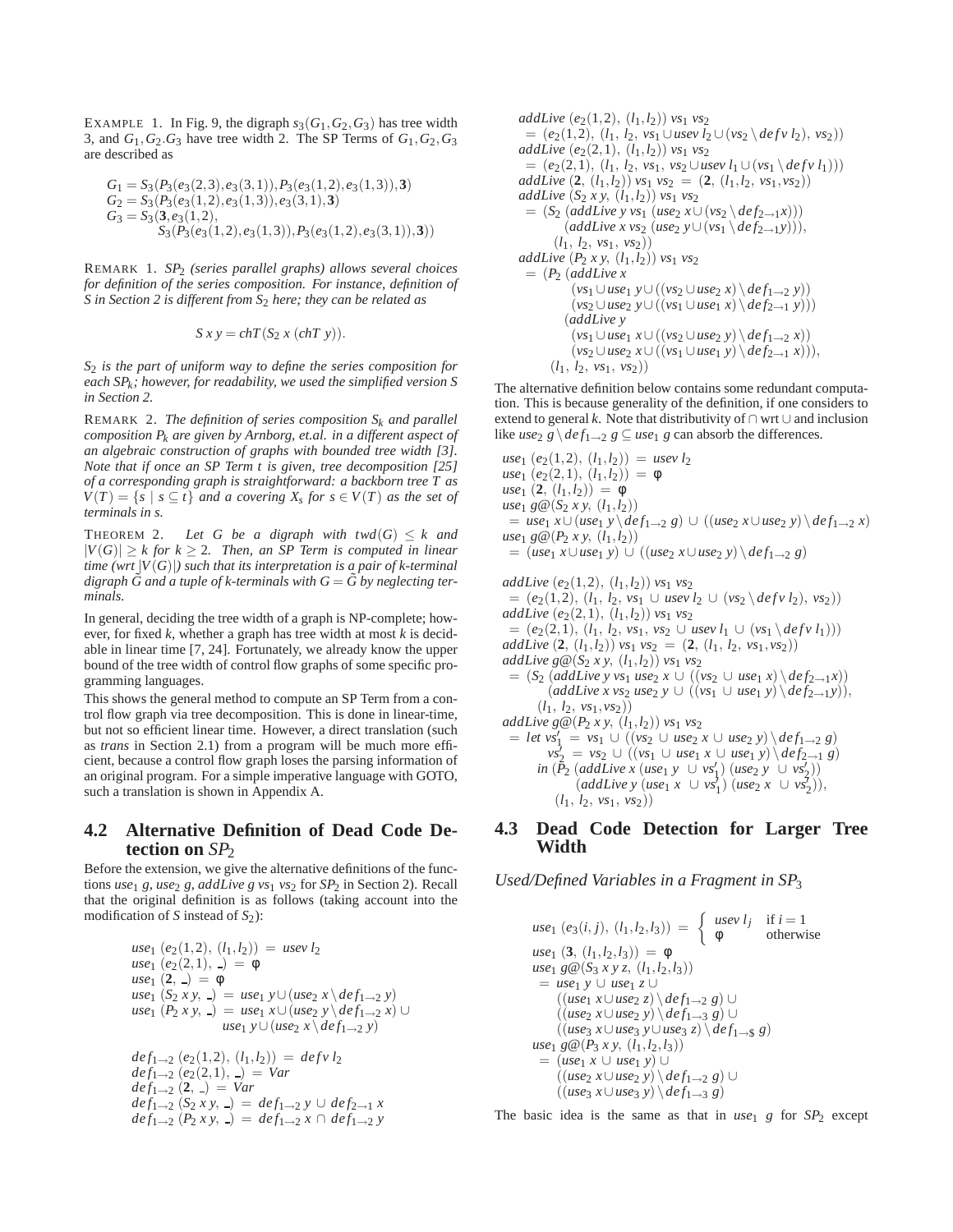for the modification ((*use*<sub>3</sub>  $x \cup$ *use*<sub>3</sub>  $y \cup$ *use*<sub>3</sub>  $z$ ) \  $def_{1\rightarrow$ \$} *g*) in  $use_1$   $g@(Sxyz, (l_1,l_2,l_3))$ .  $\$$  is the newly introduce symbol that represents the removed terminal in *S*  $x \, y \, z$ , i.e., terminal 3 in  $x, y, z$ . For *SP*<sub>2</sub>,  $def_{1\rightarrow\$}$  (*S x y*) coincides with  $def_{1\rightarrow\$}$  *x*, because paths from terminal 1 to terminal 2 in *x* are only paths from terminal 1 to \$ in *g* without loops. Thus, for *SP*2, the need for \$ is hidden.

$$
def_{1\rightarrow 2} (e_{3}(i,j), (l_{1}, l_{2}, l_{3}))
$$
\n
$$
= \begin{cases}\ndef_{1}l_{2} & if i = 1, j = 2 \\
Var & otherwise\n\end{cases}
$$
\n
$$
def_{1\rightarrow 2} (3, (l_{1}, l_{2}, l_{3})) = Var
$$
\n
$$
def_{1\rightarrow 2} (S_{3} x y z, (l_{1}, l_{2}, l_{3}))
$$
\n
$$
= def_{1\rightarrow 2} z \cap
$$
\n
$$
(def_{1\rightarrow 3} y \cup def_{2\rightarrow 1} x) \cap (def_{1\rightarrow 3} z \cup def_{3\rightarrow 1} x) \cap
$$
\n
$$
(def_{1\rightarrow 3} y \cup def_{3\rightarrow 2} z) \cap (def_{1\rightarrow 3} y \cup def_{3\rightarrow 1} x) \cap
$$
\n
$$
(def_{1\rightarrow 3} z \cup def_{3\rightarrow 2} y \cup def_{2\rightarrow 1} x) \cap
$$
\n
$$
(def_{1\rightarrow 2} y \cup def_{2\rightarrow 3} x \cup def_{3\rightarrow 2} z)
$$
\n
$$
def_{1\rightarrow 2} (P_{3} x y, (l_{1}, l_{2}, l_{3}))
$$
\n
$$
= def_{1\rightarrow 2} x \cap def_{1\rightarrow 2} y \cap
$$
\n
$$
(def_{1\rightarrow 3} y \cup def_{3\rightarrow 2} x) \cap (def_{1\rightarrow 3} x \cup def_{3\rightarrow 2} y)
$$
\n
$$
def_{1\rightarrow 5} (S x y z, (l_{1}, l_{2}, l_{3}))
$$
\n
$$
= def_{1\rightarrow 3} y \cap def_{1\rightarrow 3} z \cap
$$
\n
$$
(def_{1\rightarrow 2} y \cup def_{2\rightarrow 3} x) \cap (def_{1\rightarrow 3} z \cup def_{3\rightarrow 3} x) \cap
$$
\n
$$
(def_{1\rightarrow 2} y \cup def_{2\rightarrow 1} x \cup def_{2\rightarrow 3} z) \cap
$$
\n
$$
(def_{1\rightarrow 2} z \cup def_{1\rightarrow 2} x \cup def_{2\rightarrow 3} y)
$$

The definition of  $def_{1\rightarrow 2}$  in  $SP_3$  is quite complex especially for *Sxyz*. The intuition can be obtained by replacing ∪*,*∩ with ∧*,*∨, respectively. Then, by setting values for base cases as

$$
reach_{1\to 2}(e_3(i,j), (l_1, l_2, l_3)) = \begin{cases} True & \text{if } (i,j) = (1,2) \\ False & \text{otherwise} \end{cases}
$$
  
 $reach_{1\to 2}(3, (l_1, l_2, l_3)) = False$ 

the same definition gives us the judgment of reachability from terminal 1 to terminal 2 in *g*.

#### *Live Variables Detection for SP*<sup>3</sup>

Now, we give definition of *addLive* to detect live variables for *SP*3.

addLive 
$$
g@(e_3(1,2), (l_1, l_2, l_3))
$$
 vs<sub>1</sub> vs<sub>2</sub> vs<sub>3</sub>  
\n=  $(e_3(1,2), (l_1, l_2, l_3, vs_1 \cup use \nu l_2 \cup (vs_2 \setminus def \nu l_2), vs_2, vs_3))$   
\naddLive  $(3, (l_1, l_2, l_3, vs_1, vs_2, vs_3))$   
\naddLive  $g@(S_3 \times y \times, (l_1, l_2, l_3))$  vs<sub>1</sub> vs<sub>2</sub> vs<sub>3</sub>  
\n= let  $vs'_1$  =  $(vs_1 \cup use_1 y \cup use_1 z) \cup ( (vs_2 \cup use_1 x \cup use_2 z) \setminus def_{1\rightarrow 2} g) \cup ( (vs_3 \cup use_2 x \cup use_2 y) \setminus def_{1\rightarrow 3} g) \cup ( (us_3 \cup use_2 x \cup use_2 y) \setminus def_{1\rightarrow 3} g) \cup ( (us_3 \cup use_2 x \cup use_2 z) \setminus def_{1\rightarrow 3} g) \cup ( (us_3 \cup use_2 x \cup use_2 z) \setminus def_{2\rightarrow 3} g) \cup ( (vs_2 \cup use_1 x \cup use_2 z) \setminus def_{2\rightarrow 3} g) \cup ( (vs_2 \cup use_1 x \cup use_2 y) \setminus def_{2\rightarrow 3} g) \cup ( (vs_2 \cup use_1 x \cup use_2 z) \setminus def_{3\rightarrow 1} g) \cup ( (vs_2 \cup use_1 x \cup use_2 z) \setminus def_{3\rightarrow 1} g) \cup ( (vs_2 \cup use_1 x \cup use_2 z) \setminus def_{3\rightarrow 2} g) \cup ( (vs_3 \cup use_2 x \cup use_2 z) \setminus def_{3\rightarrow 3} g) \cup ( (vs_3 \cup use_2 x \cup use_2 z) \setminus def_{3\rightarrow 3} g) \cup ( (vs_3 \cup use_2 x \cup use_2 z) \setminus def_{3\rightarrow 3} g) \cup ( (vs_3 \cup use_2 x \cup use_2 z) \setminus def_{3\rightarrow 3} g) \cup ( (vs_3 \cup use_2 x \cup use_2 z) \setminus def_{3\rightarrow 3} g) \cup ( (vs_3 \cup use_2 x \cup use$ 

addLive 
$$
g@(P_3 x y, (l_1, l_2, l_3))
$$
 vs<sub>1</sub> vs<sub>2</sub> vs<sub>3</sub>  
\n= let  $vs'_1 = (vs_1 \cup use_1 x \cup use_1 y) \cup$   
\n $((vs_2 \cup use_2 x \cup use_2 y) \setminus def_{1 \rightarrow 2} g) \cup$   
\n $(vs_3 \cup use_3 x \cup use_3 y) \setminus def_{-3} g)$   
\n $vs'_2 = ((vs_1 \cup use_1 x \cup use_1 y) \setminus def_{2 \rightarrow 1} g) \cup$   
\n $(vs_2 \cup use_2 x \cup use_2 y) \cup$   
\n $((vs_3 \cup use_3 x \cup use_3 y) \setminus def_{3 \rightarrow 1} g) \cup$   
\n $(vs'_3 = ((vs_1 \cup use_1 x \cup use_1 y) \setminus def_{3 \rightarrow 1} g) \cup$   
\n $((vs_2 \cup use_2 x \cup use_2 y) \setminus def_{3 \rightarrow 2} g) \cup$   
\n $(vs_3 \cup use_3 x \cup use_3 y)$   
\nin (P (addLive x vs'<sub>1</sub> vs'<sub>2</sub> vs'<sub>3</sub>) (addLive y vs'<sub>1</sub> vs'<sub>2</sub> vs'<sub>3</sub>),

 $(l_1, l_2, l_3, \nu s_1, \nu s_2, \nu s_3))$ 

#### *Discussion*

Here, we present our study only for  $SP_3$ , i.e., tree width at most 3. It is worth mentioning the analogy between  $def_{i\rightarrow i}$  and  $reach_{i\rightarrow i}$ , and the difficulty to extend to graphs with larger tree width is focused on the reachability description among terminals. Current our description is *not* parametric wrt tree width, i.e., we must describe, say, dead code detection for each *SPk*. However, we have a basic feel that there would be some generic *skeleton*-like structure regarding reachability. That is, with the description of reachability for  $SP_k$ and the description of an analysis for *SP*2, we can generate the description of an analysis for general *SPk*.

Of course, with the increase of tree width, the number of functions rapidly grows. But, recall that most JAVA programs (and possibly other imperative programs) have a control flow graph with tree width at most 3 [16]. Thus, even for relatively small tree width, our method would cover quite large portion of real programs.

## **5 Related Work**

Many researches have been devoted to the *declarative approaches* to program analyses. Steffen and Schmidt [31, 30] showed that temporal logic is well suited to *describe* data dependencies and other properties exploited in classical compiler optimization. Lacey, et.al. [21] formalized program optimization as rewriting systems with temporal logic side conditions (described in CTL-FV) and shows that CTL-FV plays a crucial role in the *proofs* of correctness of classical optimizations. Instead of temporal logic, de Moor, et.al. [12] proposed another functional approach to control flow analyses. Their specification language is the regular path condition, but the efficiency of derived programs is not discusses.

There are several functional approaches for computation on graphs. For instance, Fegaras and Sheard [14] treat graphs with embedded functions, i.e., graphs are treated as functions that generates all paths in a graph. Erwig introduces the *active pattern matching*, which is a conditional pattern matching mechanism [13]. Their approaches are interesting in description, but the existence of strong side conditions limits the chance to optimize. Instead, we restrict ourselves to graphs with bounded tree width, in which many NPhard graph problems are solved in linear-time [11, 9].

The concept of a graph with bounded tree width [25] independently appeared from early 80's; partial *k*-tree in terms of cliques, some algebraic construction of *k*-terminal graphs [4, 3], and in terms of separators, and they are all equivalent. The class of graphs with bounded tree width is quite restrictive; but the significant treadoff is: The class of graphs with bounded tree width frequently has a linear time algorithm for graph problems. For graphs with bounded tree width, there have been lots of work on automatic generation of linear-time algorithms from specification in monadic second order formulae, which are frequently NP-complete for general graphs [11, 9].

Our starting observation is that most programs (without spaghetti GOTO) have control flow graphs with bounded tree width, and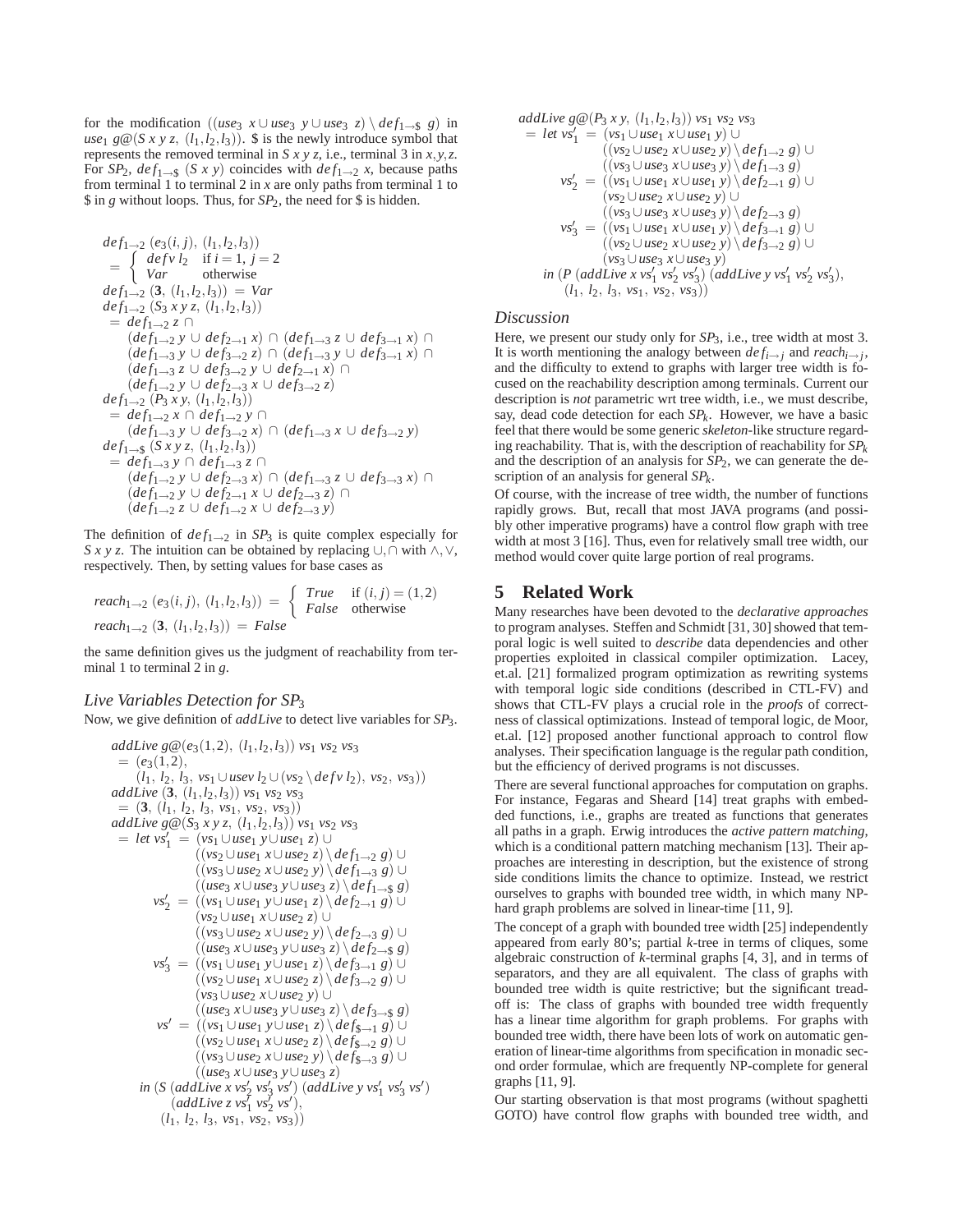many control flow analyses can be specified in temporal logic (such as CTL-FV). By combining them, it seems easy to obtain (almost) linear-time algorithm for control flow analyses. This is true in theory, but not in practice; each existence of quantifiers in a formula causes the exponential explosion of the constant factor. Our approach is, directly write functional specification on the simple data structure, SP Term. This approach drastically reduces the constant factor [27]. Further, an SP Term is more approachable especially from programming point of view, and it does not refuse to capture better algorithmic ideas.

For an algebraic construction of graphs, one of the early work for flowchart scheme is found in [29]. Bauderon and Courcelle [4] are also pioneers, and our SP Term is greatly in debt to the work by Arnborg, et.al. [3]. However, their constructions do not fit to our purpose; for instance, the construction by Arnborg, et.al. [3] requires the recursive constructors  $l_j^i$ ,  $r_j$ ,  $s_j$ ,  $p_j$  with  $1 \le i \le j \le k$  for graphs with tree width at most *k*. Thus, the number of their recursive constructors becomes  $k(k+1)(k+2)/6$ , and this makes us difficult to write recursive definitions. We proposed another construction, SP Term, which has only 2 recursive constructors  $S_k$ ,  $P_k$ regardless of the size of *k*. The number of constants  $e_k(i, j)$  has square growth, but they are interpreted as diedges from the *i*-th to the *j*-th terminal. For these constants, writing functional specification (base cases) is easy; even in uniform way.

Thorup [33] showed that a structured imperative program have a control flow graph with relatively small tree width. He also investigated on finding *near* optimal register allocation by the conventional graph coloring on an intersection graph. It is well known that register allocation is equivalently reduced to the graph coloring problem [10], which is known to be NP-complete. For precise solution, it seems pessimistic; Kannan and Proesbsting showed that the number of minimal coloring (thus deciding the minimum number of registers that can be allocated without spilling) is NP-complete even for *SP*<sup>2</sup> (series parallel graphs) [19].

However, if we further assume that the number of registers is fixed, we can obtain an efficient solution. Bodlaender, et.al. showed a linear-time algorithm to decide whether a program can be executed without *spilling* for a fixed number of registers [8]. This is elegant in theory; however, their estimation includes the blow up of tree width of an intersection graph of a family of subgraphs. Thus, their constant factor explodes.

Our method based on Optimization Theorem could also have a huge constant factor, which can grow to the power of the number of live variables. However, there is possibility to tame it. For instance, we could expect the number of live variables at each program point are not so large, and most of markings would be avoided immediately. These observation suggest that, in practice, there seems a room to improve the constant factor drastically by demand-driven computation and other program transformation techniques, which are available for functional programs. For instance, Ohori proposed another register allocation by proof transformation on typed assembly language, which reduces the number of candidates of optimal register allocations [22]. The combination with such methods would be worth exploring.

We should mention another classical efficient solution under certain restriction of control flow graphs: *reducible flow graph* [2, 1]. If a program has a reducible control flow graph, one can construct *n* (*log n*) algorithms for program analyses, such as common subexpression detection. Knuth also showed that most FOR-TRAN programs have reducible control flow graphs by an empirical study [20].

SP Term is independent to the concept of a reducible flow graph; for instance, Hecht and Ullman showed a graph is reducible if and

only if the left-hand-side figure in Fig. 11 is contained [17]. However, that graph is easy to treat from tree width point of view; it is described in  $SP<sub>2</sub>$  as

$$
S_2 e_2(1,2) (P_2 (S_2 (P_2 e_2(1,2) e_2(2,1)) e_2(1,2)) e_2(2,1))
$$

(with terminal 1 at the top and terminal 2 at the rightmost node). In contrast, a complete directed acyclic graph (DAG) with *m*-nodes (as in the right-hand-side figure in Fig. 11) is described in  $SP_m$ , proportional to the size *m*. However, any DAG is reducible.



**Figure 11. Difference between reducible flow graph and SP Term**

#### **6 Conclusion and Future Work**

In this paper, we proposed an *iterative-free* approach to program analysis, based on the fact that control flow graphs of most practical programs are well structured. Our main contributions can be summarized as follows.

- We defined a simple but powerful algebraic construction of digraphs called SP Terms, on which program analyses can be naturally described as catamorphisms (or mutumorphism). As catamorphism enjoys many nice algebraic rules such as fusion and tupling for algorithmic optimization [6], this catamorphic formalization of program analyses makes it possible to systematically derive efficient analysis algorithms, which has not been really recognized so far.
- We identified that many program analyses can be considered as the maximum marking problems. By making use of the optimization theorem for them, we are able to obtain efficient analysis algorithms.
- As demonstrated by two examples, our method is quite powerful. In fact, many program analysis examples in the compiler textbook can be cast into this framework.

This research is just at the beginning, and there are lots of subjects to conquer.

- As pointed in Section 3, the table for dynamic programming technique can easily explode. Although our method drastically improves constant factor compared to starting from formulae [27], still this is quite true. However, we only need the computation that can reach to the result satisfying given constraints, and, from our experience, computation in most part of the table does not contribute to obtain such results. Therefore, we hope demand-driven computation will improve the situation, and would like to confirm it by experiments.
- Currently, our description of analyses is *not* parametric wrt tree width *k*. However, as Section 4 suggests, the reachability description would work as a generic skeleton-like structure. We have a strong feel about it, but it must be more concrete.
- The set of SP Terms is an initial algebra; however, a *k*-terminal graph may have multiple representations by SP Terms. This means whether the user defined functional specification is consistent with the interpretation of SP Terms to *k*-terminal graphs is up to the user's responsibility. For instance, in Fig. 5, different occurrences in the SP Term of a node in the control flow graph have the same set of live variables. This is guaranteed by user's semantic consideration. From its own theoretical interest and possible better support, we hope to give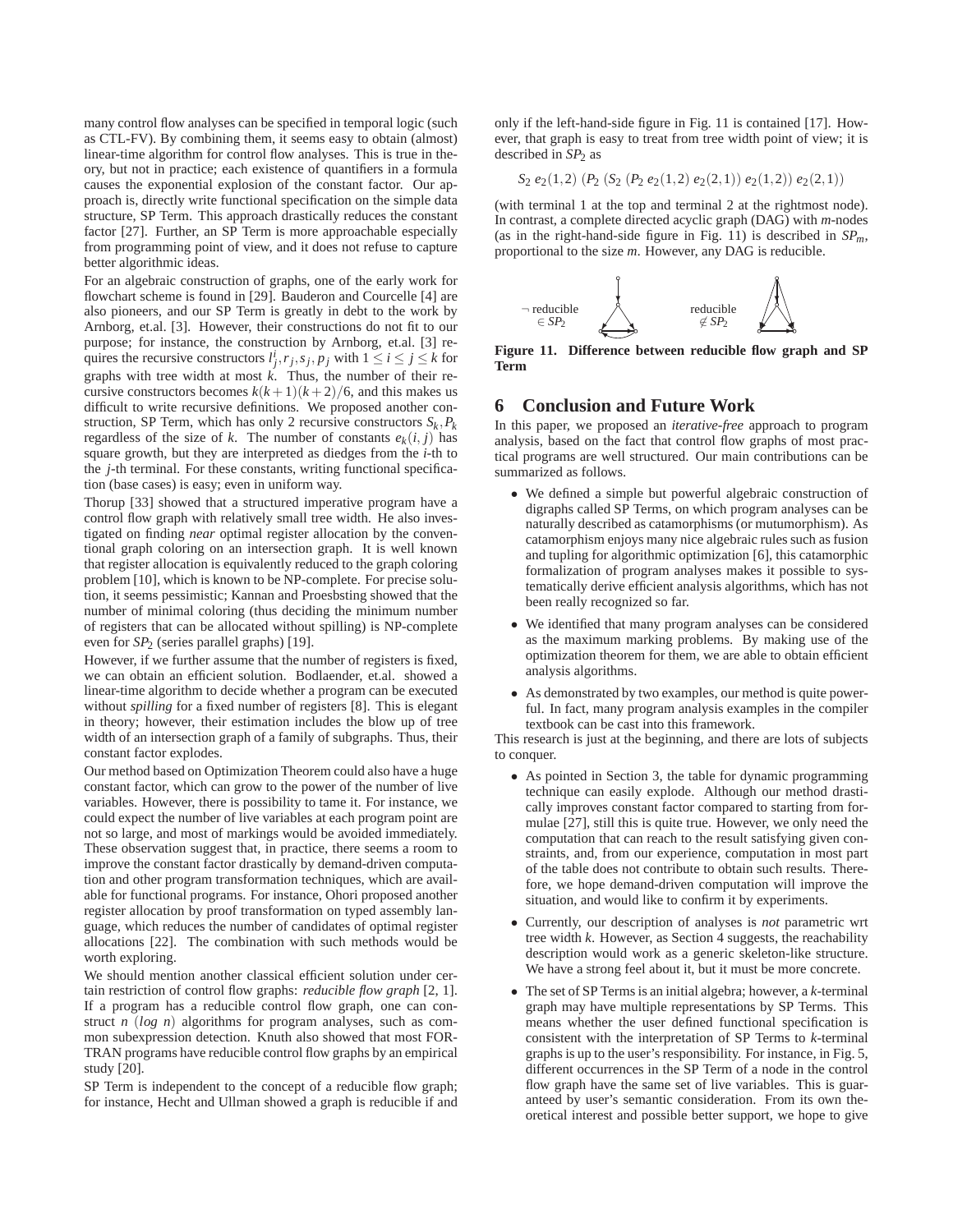the complete axiomatization of SP Terms under this interpretation.

### **Acknowledgments**

The authors thank Oege de Moor and Jeremy Gibbons for stimulating discussions during their visit at the University of Tokyo, and thank Aki Takano for his helpful suggestions. We also thank anonymous referees and Fritz Henglein for their valuable comments and suggestions. Last but not least, we thank Masato Takeichi for his continuous support.

## **7 References**

- [1] A. Aho, R. Sethi, and J.D. Ullman. *Compilers Principles, Techniques, and Tools*. Addison-Wesley, 1986.
- [2] F.E. Allen. Control flow analysis. *ACM SIGPLAN Notices*, 5(7):1–19, 1970.
- [3] S. Arnborg, B. Courcelle, A. Proskurowski, and D. Seese. An algebraic theory of graph reduction. *Journal of the Association for Computing Machinery*, 40(5):1134–1164, 1993.
- [4] M. Bauderon and B. Courcelle. Graph expressions and graph rewritings. *Mathematical System Theory*, 20:83–127, 1987.
- [5] R. Bird. Maximum marking problems. *Journal of Functional Programming*, 11(4):411–424, 2001.
- [6] R. Bird and O. de Moor. *Algebra of Programming*. Prentice Hall, 1996.
- [7] H.L. Bodlaender. A linear-time algorithm for finding treedecompositions of small treewidth. *SIAM Journal Computing*, 25(6):1305–1317, 1996.
- [8] H.L. Bodlaender, J. Gustedt, and J.A. Telle. Linear-time register allocation for a fixed number of registers. In *Proc. 9th ACM-SIAM Symposium on Discrete Algorithms, SODA 1998*, pages 574–583. ACM Press, 1998.
- [9] R.B. Borie, R.G. Parker, and C.A. Tovey. Automatic generation of linear-time algorithms from predicate calculus descriptions of problems on recursively constructed graph families. *Algorithmica*, 7:555–581, 1992.
- [10] G.J. Chaitin. Register allocation & spilling via graph coloring. In *Proc. ACM Symposium on Compiler Construction*, pages 98–105. ACM Press, 1982.
- [11] B. Courcelle. Graph rewriting: An algebraic and logic approach. In J. van Leeuwen, editor, *Handbook of Theoretical Computer Science*, volume B, chapter 5, pages 194–242. Elsevier Science Publishers, 1990.
- [12] O. de Moor, D. Lacey, and E. van Wyk. Universal regular path queries. to appear in High Order Symbolic Computation, 2002.
- [13] M. Erwig. Functional programming with graphs. In *Proc. 1997 ACM SIGPLAN International Conference on Functional Programming*, pages 52–65. ACM Press, 1997. SIGPLAN Notices 32(8).
- [14] L. Fegaras and T. Sheard. Revisiting catamorphisms over datatypes with embedded functions *(or, programs from outer space)*. In *Proc. 23rd ACM SIGPLAN-SIGACT Symposium on Principles of Programming Languages*, pages 284–294. ACM Press, 1996.
- [15] M. Fokkinga. Tupling and mutumorphisms. *Squiggolist*, 1(4), 1989.
- [16] J. Gustedt, O.A. Mæhle, and A. Telle. The treewidth of Java programs. In *Proc. 4th Workshop on Algorithm Engineering and Experiments, ALENEX 2002*, pages 86–97, 2002. Lecture Notes in Computer Science, Vol. 2409, Springer-Verlag.
- [17] M.S. Hecht and J.D. Ullman. Characterizations of reducible flow graphs. *Journal of the ACM*, 21(3):367–375, 1974.
- [18] Z. Hu, H. Iwasaki, M. Takeichi, and A. Takano. Tupling calculation eliminates multiple data transversals. In *Proc. 2nd ACM SIGPLAN International Conference on Functional Programming*, pages 9–11. ACM Press, 1997.
- [19] S. Kannan and T. Proebsting. Register allocation in structured programs. *Journal of Algorithms*, 29:223–237, 1998.
- [20] D.E. Knuth. An empirical study of FORTRAN programs. *Software Practice and Experience*, 1(2):105–134, 1971.
- [21] David Lacey, Neil D. Jones, Eric Van Wyk, and Carl Christian Frederiksen. Proving correctness of compiler optimizations by temporal logic. In *Proc. 29th ACM SIGPLAN-SIGACT Symposium on Principles of Programming Languages*, pages 283–294. ACM Press, 2002.
- [22] A. Ohori. Register allocation by program transformation. In *Programming Languages and Systems, 12th European Symposium on Programming, ESOP03*, pages 399–413, 2003. Lecture Notes in Computer Science, Vol. 2618, Springer-Verlag.
- [23] L. Perković and B. Reed. An improved algorithm for finding tree decompositions of small width. In Widmayer et al., editor, *WG'99*, pages 148–154, 1999. Lecture Notes in Computer Science, Vol. 1665, Springer-Verlag.
- [24] L. Perković and B. Reed. An improved algorithm for finding tree decompositions of small width. *International Journal of Foundations of Computer Science*, 11(3):365–371, 2000.
- [25] N. Robertson and P.D. Seymour. Graph minors II. algorithmic aspects of tree-width. *Journal of Algorithms*, 7:309–322, 1986.
- [26] I. Sasano, Z. Hu, and M. Takeichi. Generation of efficient programs for solving maximum multi-marking problems. In *Proc. 2nd International Workshop in Semantics, Applications, and Implementation of Program Generation*, volume 2196, pages 72–91. Springer-Verlag, 2001. Lecture Notes in Computer Science.
- [27] I. Sasano, Z. Hu, M. Takeichi, and M. Ogawa. Make it practical: A generic linear-time algorithms for solving maximumweightsum problems. In *Proc. 5th ACM SIGPLAN International Conference on Functional Programming*, pages 137– 149. ACM Press, 2000.
- [28] I. Sasano, Z. Hu, M. Takeichi, and M. Ogawa. Derivation of linear algorithm for mining optimized gain association rules. *Computer Software*, 19(4):39–44, 2002.
- [29] H. Schmeck. Algebraic characterization of reducible flowcharts. *Journal of Computer System Science*, 27(2):165– 199, 1983.
- [30] D.A. Schmidt. Data flow analysis is model checking of abstract interpretations. In *Proc. 25th ACM SIGPLAN-SIGACT symposium on Principles of Programming Languages*, pages 38–48. ACM Press, 1998.
- [31] B. Steffen. Data flow analysis as model checking. In *Theoretical Aspects of Computer Science*, volume 526 of *Lecture Notes in Computer Science*, pages 346–364. Springer-Verlag,